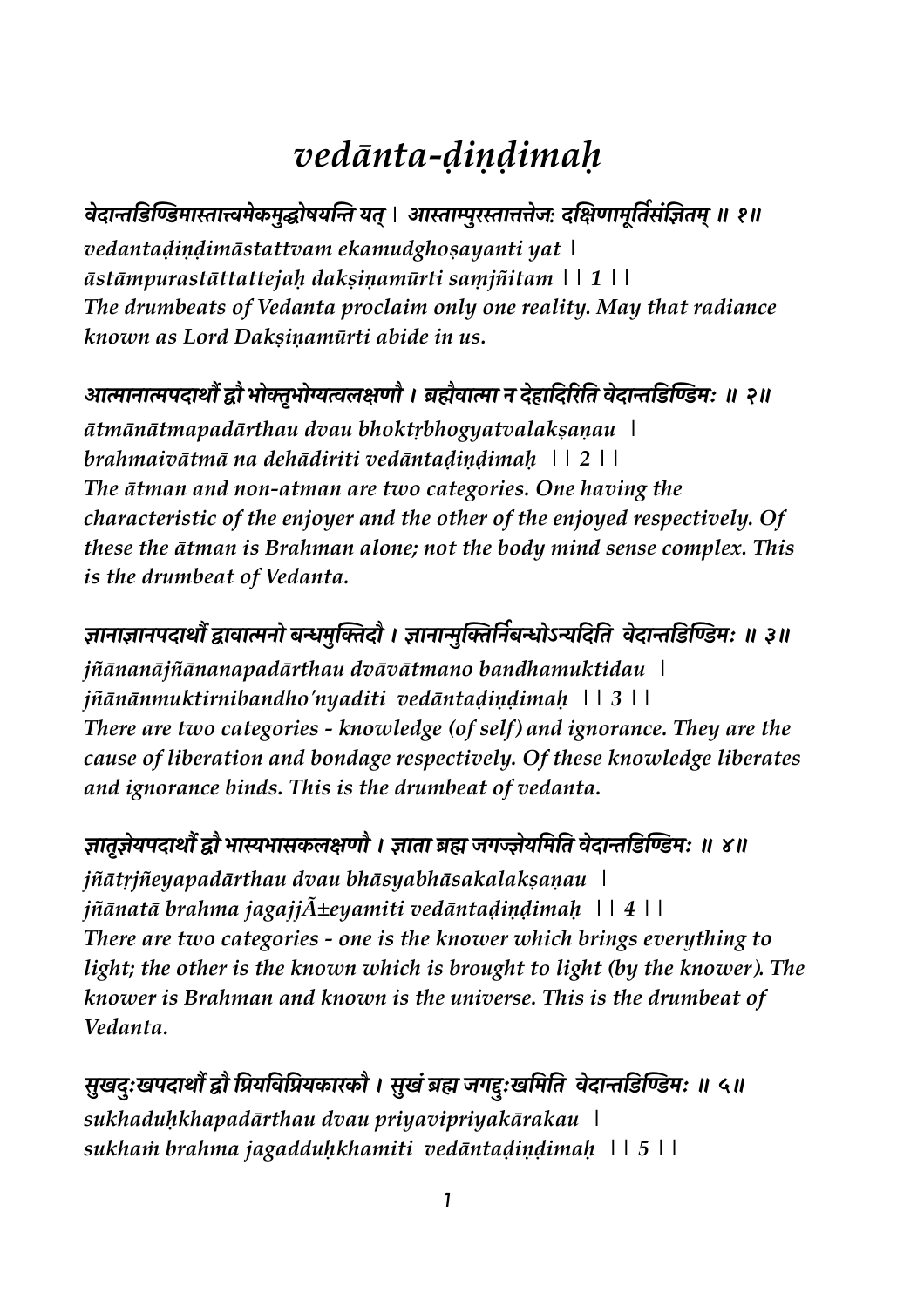*Joy are Sorrow are two categories - one is welcome and other is abborrent. Of these joy is brahman and sorrow is universe. This is the drumbeat of vedanta.* 

## समष्टिव्यष्टिरूपौ द्वौ पदार्थौ सर्वसंमतौ । समष्टिरीश्वरो व्यष्टिर्जीवो वेदान्तडिण्डिम: ॥ ६॥

*samaṣṭivyaṣṭirūpau dvau padārthau sarvasaṁmatau | samaṣṭirīśvaro vyaṣṭirjīvo vedāntaḍiṇḍimaḥ || 6 || All thinkers accept two categories - one is whole and other is part. Whole is Godhead and part is individual. THis is the drumbeat of Vedanta.*

### ज्ञानकर्मपदार्थों द्वौ वस्तुकर्त्रात्मतन्त्रकौ । ज्ञानान्मोक्षो न कर्मभ्य इति वेदान्तडिण्डिम: ॥ ७॥

*jñānanakarmapadārthau dvau vastukartrātmatantrakau | jñānanānmokṣo na karmabhya iti vedāntaḍiṇḍimaḥ || 7 || Knowledge and action are two categories. Of these, knowledge has its base in reality, whereas action in the individual doer. Liberation is gained by knowledge, not by actions. This is the drumbeat of vedanta.* 

## **z04n\$z\$noIM LM I#\$JK@.h#[h#M। . z04nAUV HW!\$b #Y 4' !"#\$% &' () \*[ <sup>D</sup> {D**

*śrotavyāśrāvyarūpau dvau padārthau sukhaduḥkhadau | śrotavyaṁ brahma naivānyaditi vedāntaḍiṇḍimaḥ || 8 || There are two categories. One is worth listening to that bestows joy and the other, being unworthy, causes pain. The one worth listening to is alone Brahman; not the other. This is the drumbeat of Vedanta.* 

## चिन्त्याचिन्त्यपदार्थौ द्वौ विश्रान्तिश्रान्तिदायकौ । चिन्त्यं ब्रह्म परं नान्यदिति वेदान्तडिण्डिम: ॥ ९॥

*cintyācintyapadārthau dvau viśrāntiśrāntidāyakau | cintyaṁ brahma paraṁ nānyaditi vedāntaḍiṇḍimaḥ || 9 || There are two categories - one that is worth contemplating and other that is not. They result respectively in repast and exhaustion. The former is Brahman and all others are not worth contemplating. This is the drumbeat of Vedanta.* 

**"2\$"2I#\$JKLM q@\*\$@\*\$ #M । \$4nAUV HW!\$b #Y 4' !"#\$% &' () \*[ <sup>D</sup> ED** *dhyeyādhyeyapadārthau dvau dhīsamādhyasamādhidau |*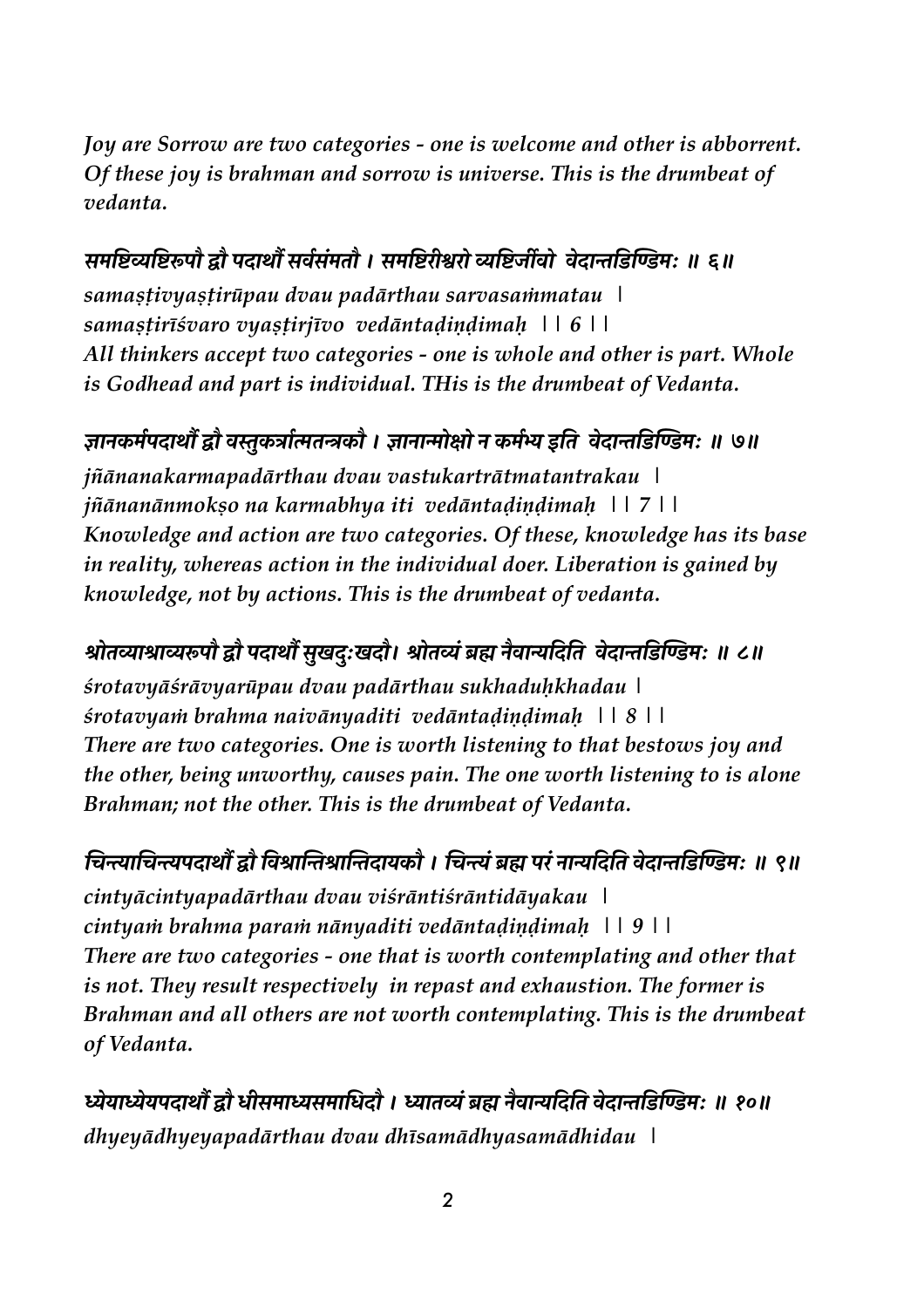*dhyātavyaṁ brahma naivānyaditi vedāntaḍiṇḍimaḥ || 10 || There are two categories. One worthy and other not worthy of meditation. The former is conductive to thoughtless state of mind, whereas latter leads to agitated state of mind. The seeker should meditate only upon former, i.e., Brahman. This is the drumbeat of Vedanta.* 

## योगिनो भोगिनो वापि त्यागिनो रागिणोऽपि च । ज्ञानान्मोक्षो न सन्देह इति वेदान्तडिण्डिमः॥ ११॥

*yogino bhogino vāpi tyāgino rāgiṇo'pi ca | jñānanānmokṣo na sandeha iti vedāntaḍiṇḍimaḥ || 11 || Whether a person is a seeker of liberation or is given to pleasures, whether a person is a renunciant or world-centric, there is no doubt that liberation comes by knowledge alone. This is the drumbeat of Vedanta.* 

## न वर्णाश्रमसङ्केतैर्न कर्मोपासनादिभिः । ब्रह्मज्ञानं विना मोक्ष इति वेदान्तडिण्डिमः ॥ १२॥

*na varṇāśramasaṅketairna karmopāsanādibhiḥ | brahmajñānanaṁ vinā mokṣa iti vedāntaḍiṇḍimaḥ || 12 || Liberation cannot be gained by anything except the knowledge of Brahman. The marks of the social class or stage of life, the rituals, meditations etc. cannot give liberation. This is the drumbeat of Vedanta.* 

## असत्यः सर्वसंसारो रसाभासादिदुषितः । उपेक्ष्यो ब्रह्म विज्ञेयमिति वेदान्तडिण्डिमः ॥ १३॥

*asatyaḥ sarvasaṁsāro rasābhāsādidūṣitaḥ | upekşyo brahma vij* $\tilde{A}$  $\pm$ eyamiti ved*āntaḍiṇḍimaḥ* || 13 || *It is a delusion to support that beatitude obtains in the life of becoming. It is so full of blemishes. Hence one has to know Brahman by remaining indifferent to the life of becoming. This is the drumbeat of Vedanta.* 

वृथाक्रिया वृथालापान्वृथावादान्मनोरथान् । त्यक्त्वैकं ब्रह्म विज्ञेयमिति वेदान्तडिण्डिम: ॥ १४॥ *vṛthākriyā vṛthālāpānvṛthāvādānmanorathān | tyaktvaikaṁ brahma vijñeyamiti vedāntaḍiṇḍimaḥ || 14 || The seeker should relinquish wasteful actions, disputations and desires and strive to know the non dual Brahman. This is the drumbeat of Vedanta*

स्थितो ब्रह्मात्मना जीवो ब्रह्म जीवात्मना स्थितम् । इति संपश्यतां मुक्तिरिति वेदान्तडिण्डिमः॥१५॥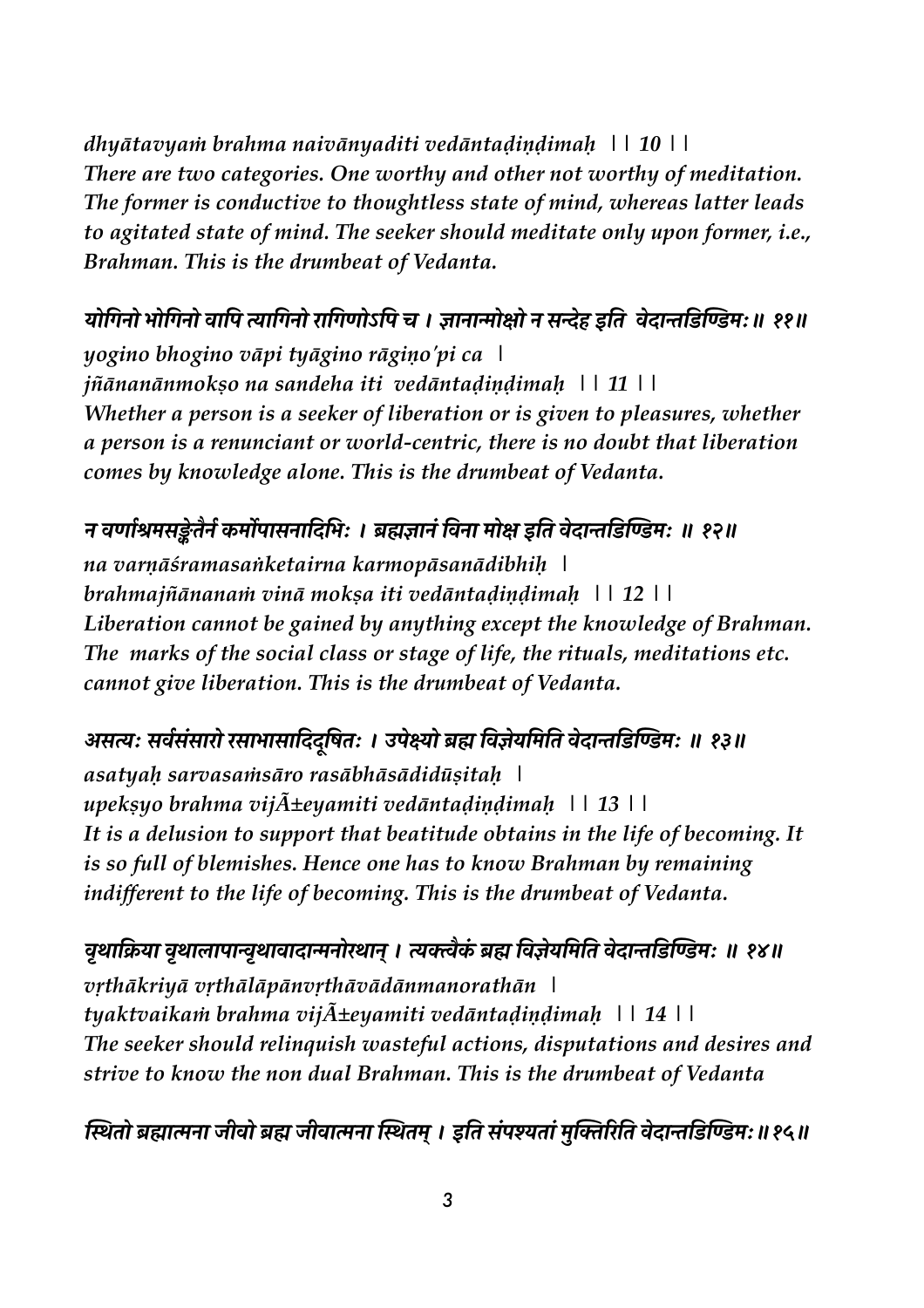*sthito brahmātmanā jīvo brahma jīvātmanā sthitam | iti saṁpaśyatāṁ muktiriti vedāntaḍiṇḍimaḥ || 15 || The individual obtains as Brahman and Brahman as individual. There is liberation for those who have this clear vision. This is the drumbeat of Vedanta.*

जीवो ब्रह्मात्मना ज्ञेयो ज्ञेयं जीवात्मना परम् । मुक्तिस्तदैक्यविज्ञानादिति वेदान्तडिण्डिम: ॥ १६॥ *jīvo brahmātmanā jñeyo jñeyaṁ jīvātmanā param | muktistadaikyavijñānanāditi vedāntaḍiṇḍimaḥ || 16 || One should recognize that the individual is essentially Brahman and that the reality is that Brahman alone is the individual. The recognition of this unity leads to liberation - as proclaimed by the drumbeat of Vedanta.* 

सर्वात्मत्वात् परं ब्रह्म श्रोतुरात्मतया स्थितम् । नायासस्तत्त्वविज्ञप्त्वाविति वेदान्तडिण्डिमः ॥ १७॥ *sarvātmatvāt paraṁ brahma śroturātmatayā sthitam | nāyāsastattvavij* $\tilde{A}$  $\pm$ aptv*āviti vedāntaḍiṇḍimaḥ* || 17 || *Brahman alone obtains as everything, and also as the innermost being of the listener (of Vedanta). There is no exertion involved in recognising that reality - thus proclaims the drumbeat of Vedanta.* 

ऐहिकं चामुष्मिकं च तापान्तं कर्मसञ्चयम् । त्यक्त्वा ब्रह्मैव विज्ञेयमिति वेदान्तडिण्डिमः ॥ १८॥ *aihikaṁ cāmuṣmikaṁ ca tāpāntaṁ karmasañcayam | tyaktvā brahmaiva vijñeyamiti vedāntaḍiṇḍimaḥ || 18 || All actions in pursuit of the pleasures in this world or of any other world ultimately lead to suffering and bondage. Hence the seeker of self knowledge should relinquish all actions prompted by desires and strive to know Brahman alone. This is the drumbeat of Vedanta*

 $\frac{1}{2}$ अद्वैतद्वैतवादौ द्वौ सूक्ष्मस्थूलदशां गतौ । अद्वैतवादान्मोक्षः स्यादिति वेदान्तडिण्डिमः ॥ १९॥ *advaitadvaitavādau dvau sūkṣmasthūladaśāṁ gatau | advaitavādānmokṣaḥ syāditi vedāntaḍiṇḍimaḥ || 19 || There are two visions. One that of unity and the second that of division. The vision of unity is subtle and the vision of division is gross. The drumbeat of Vedanta proclaims that the vision of unity leads to liberation.*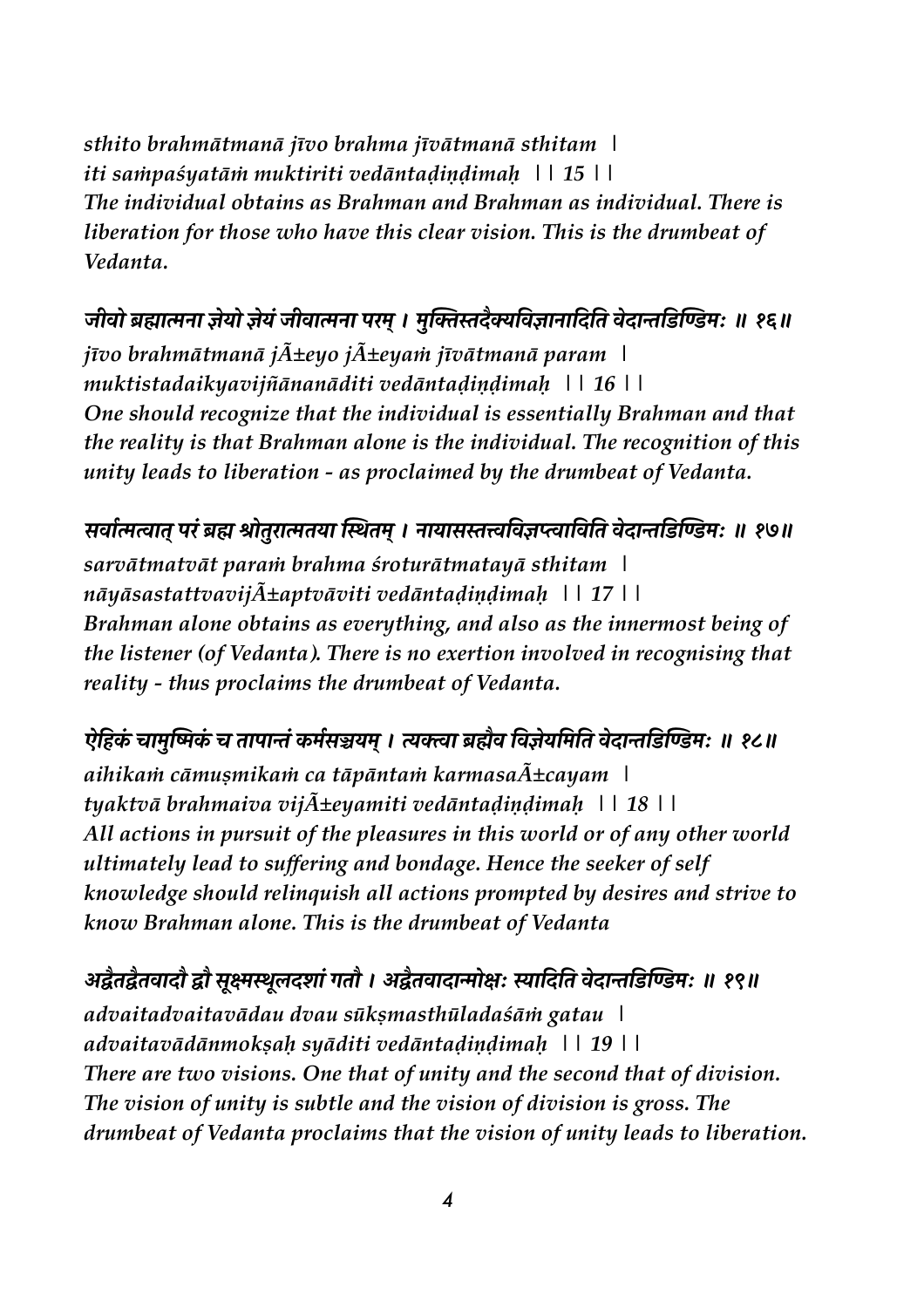## कर्मिणो विनिवर्तन्ते निवर्तन्त उपासकाः । ज्ञानिनो न निवर्तन्त इति वेदान्तडिण्डिमः ॥ २०॥

*karmiṇo vinivartante nivartanta upāsakāḥ | jñānanino na nivartanta iti vedāntaḍiṇḍimaḥ || 20 || The drumbeat of Vedanta proclaims that there is rebirth for the performers of rituals and for meditators, but not for the knowers of self.* 

#### **I80;\$SA- p\* B\$HAi;@S\*5। B\$H\*"!\$w@"9\$ #Y 4' !"#\$% &' () \*[ <sup>D</sup> \ED**

*parokṣātsaphalaṁ karma jñānanaṁ pratyakṣasatphalam | jñānanamevābhyasettasmāditi vedāntaḍiṇḍimaḥ || 21 || The results of the rituals are mediate and unreal, whereas those of self knowledge are immediate and real. One should hence engage in knowledge of self alone - thus proclaims the drumbeat of Vedanta.* 

## वृथा श्रमोऽयं विदुषां वृथायं कर्मिणां श्रमः । यदि न ब्रह्मविज्ञामिति वेदान्तडिण्डिमः ॥ २२॥

*vṛthā śramo'yaṁ viduṣāṁ vṛthāyaṁ karmiṇāṁ śramaḥ | yadi na brahmavijñānamiti vedāntaḍiṇḍimaḥ || 22 || The drumbeat of Vedanta proclaims that all these exertions of scholars and meditators and performers of rituals is a waste, if the knowledge of Brahman is not gained.* 

#### **6SA2\$eW8SA20eW8SAN0eW8SAHW[ । I8 H5UV =< B\$4 <sup>x</sup> 4' !"#\$% &' () \*[ <sup>D</sup> \cD**

*alaṁ yāgairalaṁ yogairalaṁ bhogairalaṁ dhanaiḥ | parasmin brahmaṇi jñānata iti vedāntaḍiṇḍimaḥ || 23 || The drumbeat of Vedanta proclaims that once Brahman is known, no purpose is served by rituals and yogic practices or sense pleasures or various kinds of wealth*

अलं वेदैरलं शास्त्रैरलं स्मृतिपुराणकैः । परमात्मनि विज्ञात इति वेदान्तडिण्डिमः ॥ २४॥ *alaṁ vedairalaṁ śāstrairalaṁ smṛtipurāṇakaiḥ | paramātmani vijñānata iti vedāntaḍiṇḍimaḥ || 24 || The drumbeat of Vedanta proclaims that once the seeker realises his/her innermost reality, no more purpose is served by the Vedas or by various branches of knowledge or by canon texts and the puranas.*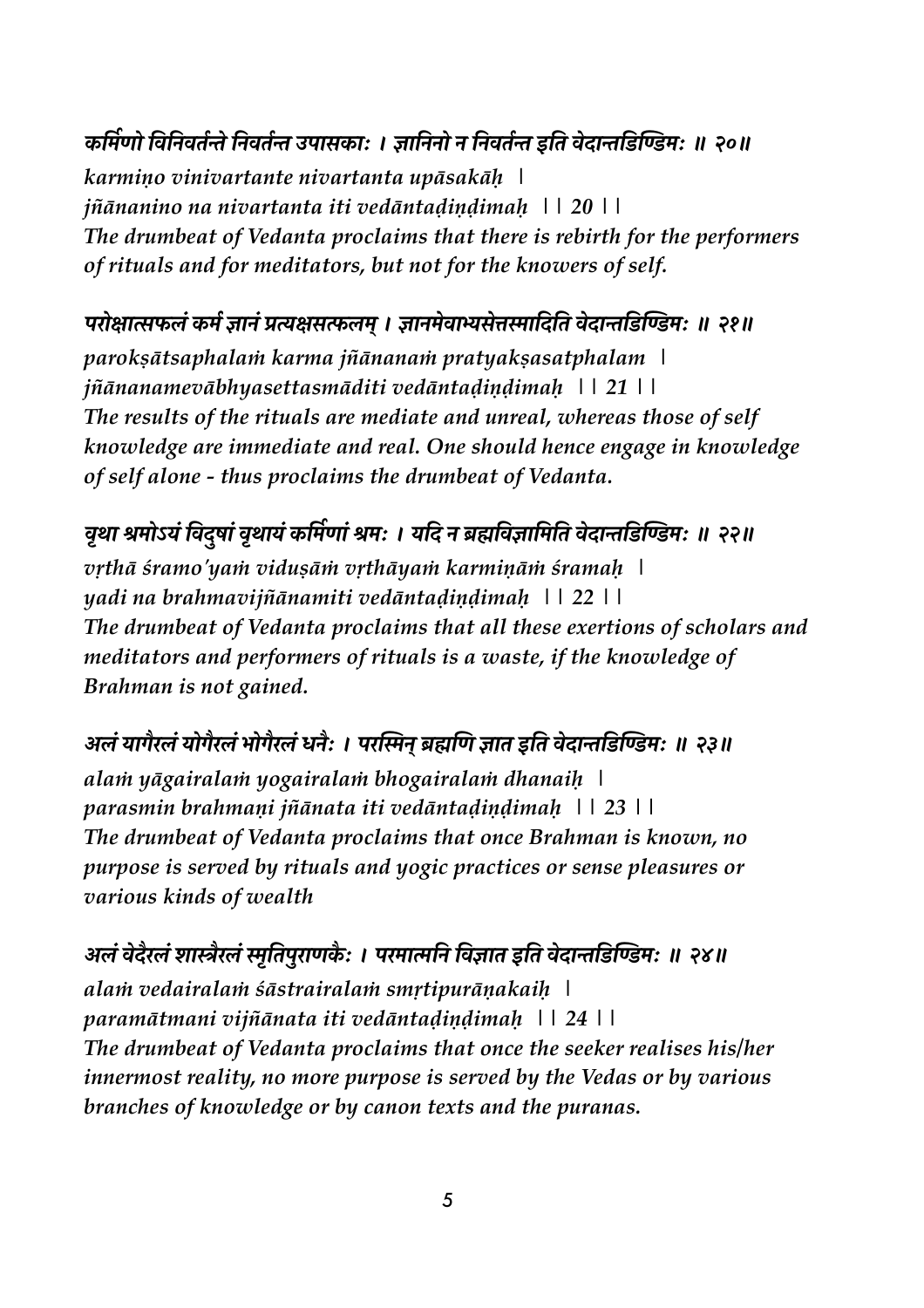नर्चा न यजुषार्थोऽस्ति न साम्नार्थोऽस्ति कश्चन । जाते ब्रह्मात्मविज्ञान इति वेदान्तडिण्डिमः ॥ २५॥ *narcā na yajuṣārtho'sti na sāmnārtho'sti kaścana | jāte brahmātmavijñānana iti vedāntaḍiṇḍimaḥ || 25 || The drumbeat of Vedanta proclaims that for the one who understood the unity of Brahman and the ātman, there is no purpose whatsoever served by Rigveda, Yajurveda or the Samaveda.* 

## कर्माणि चित्तशुद्ध्यर्थमैकाग्र्यार्थमुपासना । मोक्षार्थं ब्रह्मविज्ञानमिति वेदान्तडिण्डिम: ॥ २६॥

*karmāṇi cittaśuddhyarthamaikāgryārthamupāsanā | mokṣārthaṁ brahmavijñānanamiti vedāntaḍiṇḍimaḥ || 26 || The drumbeat of Vedanta proclaims that actions are meant for the purification of heart, meditation and one-pointedness of mind, whereas knowledge of the Brahman is for the sake of liberation.* 

## सञ्चितागामिकर्माणि दह्यन्ते ज्ञानवह्निना । प्रारब्धान्यप्यनुभवादिति वेदान्तडिण्डिमः ॥ २७॥

*sañcitāgāmikarmāṇi dahyante jñānanavahninā | prārabdhānyapyanubhavāditi vedāntaḍiṇḍimaḥ || 27 || The drumbeat of Vedanta proclaims that the accumulated actions and future action of the knower of Brahman gets destroyed by the fire of knowledge. After enjoying the results of actions already fructified, he/she attains liberations.* 

## न पुण्यकर्मणो वृद्धिर्न हानिः पापकर्मणः । नित्यासङ्गात्मनिष्ठानामिति वेदान्तडिण्डिमः ॥ २८॥

*na puṇyakarmaṇo vṛddhirna hāniḥ pāpakarmaṇaḥ | nityāsaṅgātmaniṣṭhānāmiti vedāntaḍiṇḍimaḥ || 28 || The drumbeat of Vedanta proclaims that the knowers of Brahman who abide in the eternal unattached the ātman, there is neither embellishment by virtuous action nor loss by sinful action.* 

## बुद्धिपूर्वाबुद्धिपूर्वकृतानां पापकर्मणाम् । प्रायश्चित्तमहो ज्ञानमिति वेदान्तडिण्डिमः ॥ २९॥

*buddhipūrvābuddhipūrvakṛtānāṁ pāpakarmaṇām | prāyaścittamaho jñānanamiti vedāntaḍiṇḍimaḥ || 29 || The drumbeat of Vedanta proclaims that "What a wonder !! Self knowledge is the atonement of all sinful deeds committed deliberately or*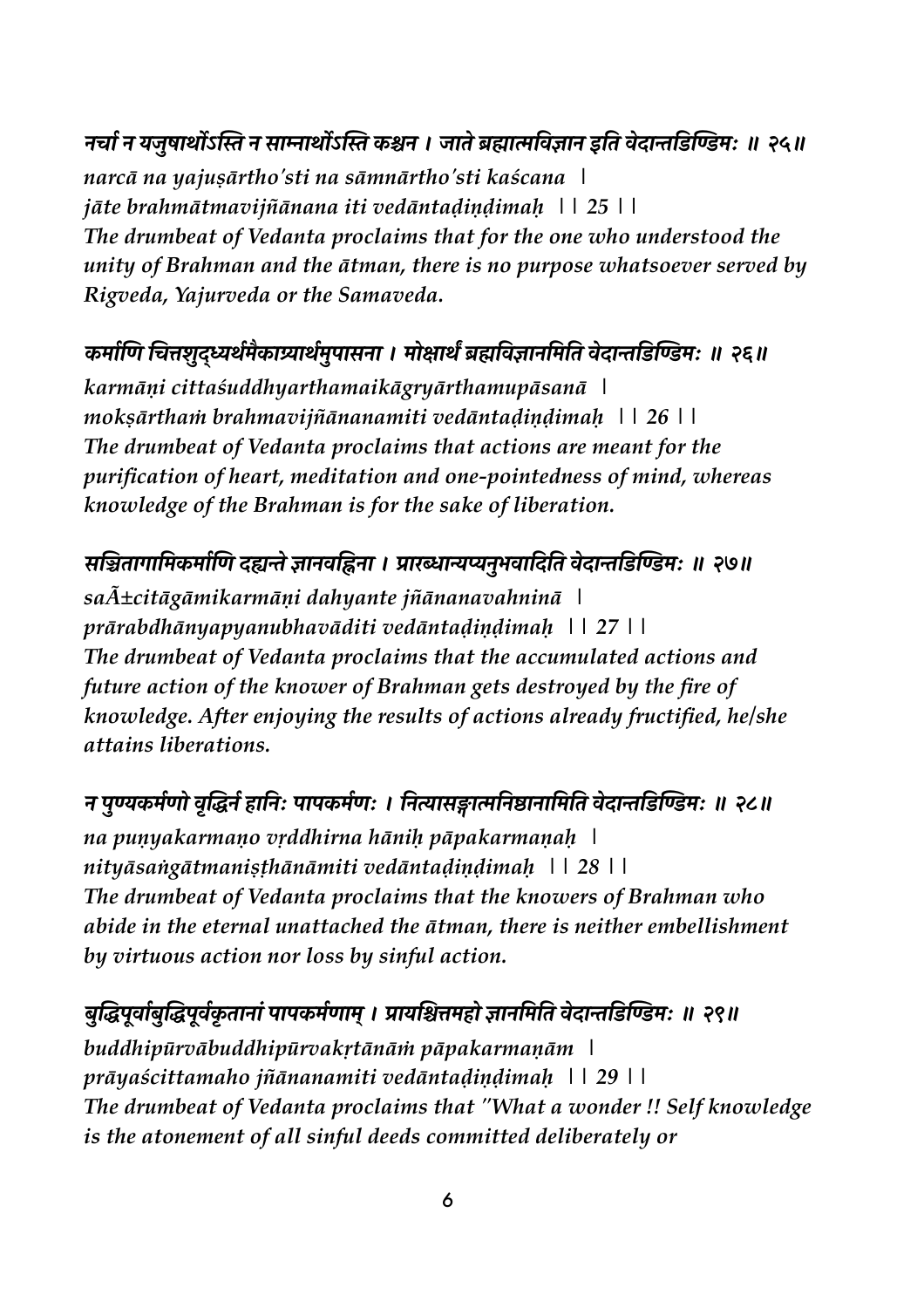### unknowingly".

## दुग्दुश्यौ द्वौ पदार्थौ तौ परस्परविलक्षणौ । दुगुब्रह्म दृश्यं माया स्यादिति वेदान्तडिण्डिम: ॥ ३०॥

drgdrśyau dvau padārthau tau parasparavilaksanau | drgbrahma drśyam māyā syāditi vedāntadindimah  $\pm 30$  | | The drumbeat of Vedanta proclaims that seer and seen are two distinct categories. Of these two seer is Brahman and seen is unreal.

## अविद्योपाधिको जीवो मायोपाधिक ईश्वरः । मायाविद्यागुणातीतं ब्रह्म वेदान्तडिण्डिमः ॥ ३१॥

avidyopādhiko jīvo māyopādhika īśvarah | māyāvidyāguņātītam brahma vedāntadiņdimah | | 31 | | The drumbeat of Vedanta proclaims that Ishvara (God) is indeed the only reality manifesting in the adjunct of the universal power, whereas the individual is the same supreme reality reflecting in the limited adjunct of nescience. Brahman itself transcends the Universal Power and the nescience and the gunas of the Universal Power.

#### साकारं च निराकारं सगुणं चागुणात्मकम् । तत्त्वं तदब्रह्म परममिति वेदान्तडिण्डिमः ॥ ३२॥

sākāram ca nirākāram sagunam cāguņātmakam | tattvam tadbrahma paramamiti vedāntadindimah  $\vert$  | 32 | | The drumbeat of Vedanta proclaims that reality Brahman, though formless, manifests as having form; though without attributes manifests as the three gunas.

#### द्विजत्वं विध्यनुष्ठानाद्विप्रत्वं वेद पाठतः । ब्राह्मण्यं ब्रह्मविज्ञानादिति वेदान्तडिण्डिमः ॥ ३३॥

dvijatvam vidhyanusthānādvipratvam veda pāthatah | brāhmanyam brahmavijñānanāditi vedāntadindimah \\ 33\\ \ The drumbeat of Vedanta proclaims that one who performs the enjoined actions is Dvija (Twice Born), the one who studies Vedas is Vipra and that the one who knows Brahman is Brahmana.

सर्वात्मना स्थितं ब्रह्म सर्वं ब्रह्मात्मना स्थितम् । न कार्यं कारणाद्भिन्नमिति वेदान्तडिण्डिमः ॥ ३४॥ sarvātmanā sthitam brahma sarvam brahmātmanā sthitam \ na kāryam kāraņādbhinnamiti vedāntadiņdimah | | 34 | |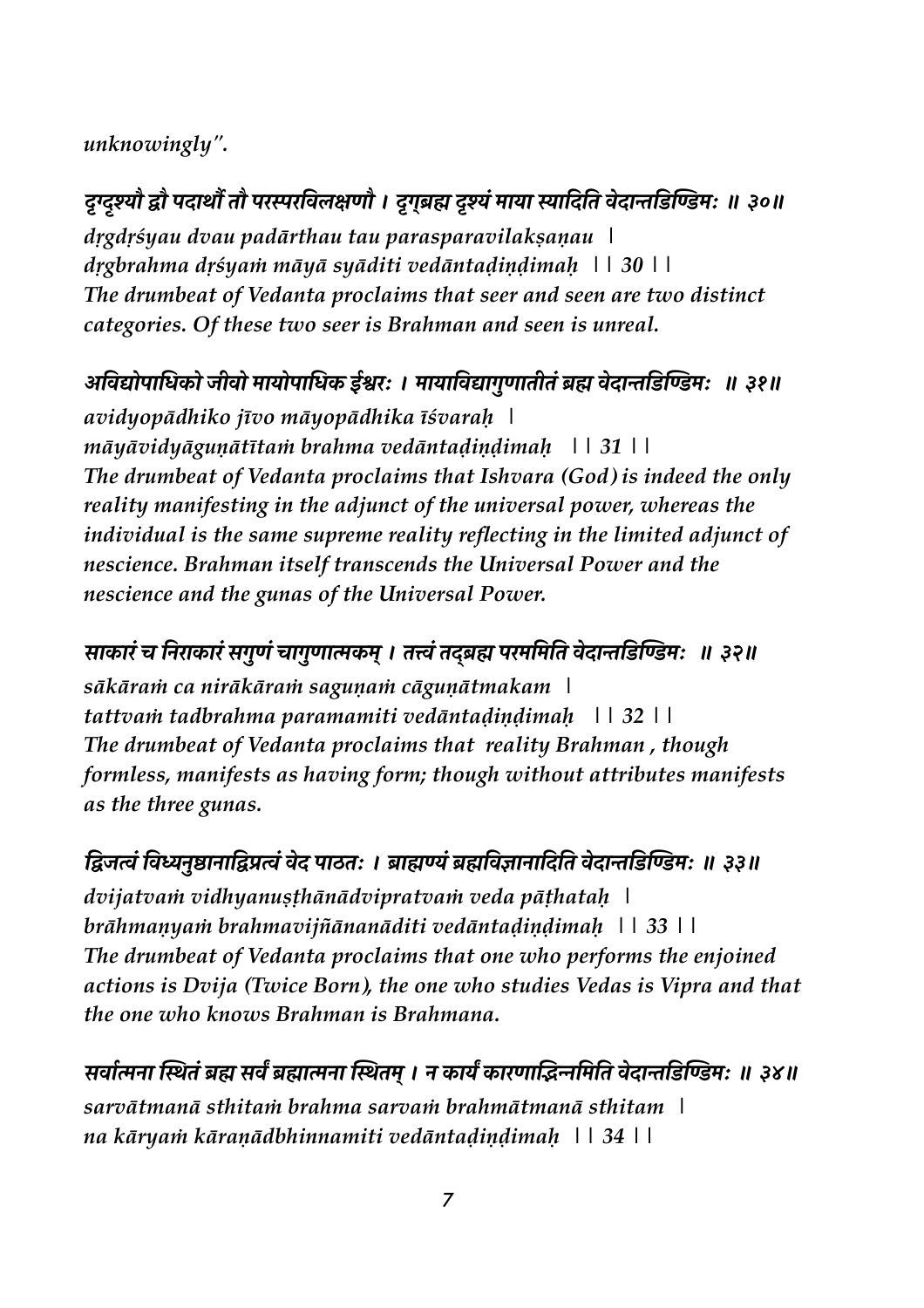*The drumbeat of Vedanta proclaims that Brahman alone manifests as everything and everything has its existence in Brahman alone. The effect is not different from cause.* 

## सत्तास्फुरणसौख्यानि भासन्ते सर्ववस्तुषु । तस्माद्ब्रह्ममयं सर्वमिति वेदान्तडिण्डिमः ॥ ३५॥

*sattāsphuraṇasaukhyāni bhāsante sarvavastuṣu | tasmādbrahmamayaṁ sarvamiti vedāntaḍiṇḍimaḥ || 35 || The drumbeat of Vedanta proclaims that Existence, Shining and Felicity manifest in all objects. Everything is pervaded by Brahman alone.* 

#### अवस्थात्रितयं यस्य क्रीडाभूमितया स्थितम् । तदेव ब्रह्म जानीयादिति वेदान्तडिण्डिमः ॥ ३७॥

*avasthātritayaṁ yasya krīḍābhūmitayā sthitam | tadeva brahma jānīyāditi vedāntaḍiṇḍimaḥ || 36 || One has to recognize that Brahman alone is mannifesting as the three fold experience of waking, dream and deep sleep states and this experience serves as its playground. This is the drumbeat of Vedanta.* 

## यन्नादौ यच्च नास्त्यन्ते तन्मध्ये भातमप्यसत् । अतो मिथ्या जगत्सर्वमिति वेदान्तडिण्डिमः ॥ ३८॥

*yannādau yacca nāstyante tanmadhye bhātamapyasat | ato mithyā jagatsarvamiti vedāntaḍiṇḍimaḥ || 37 || Whatever is not there in the beginning and at the end, but appears in between is unreal. Therefore the drumbeat of Vedanta proclaims that the entire universe is unreal.* 

यदस्त्यादौ यदस्त्यन्ते यन्मध्ये भाति तत्स्वयम् । ब्रह्मैवैकमिदं सत्यमिति वेदान्तडिण्डिमः ॥ ३९॥ *yadastyādau yadastyante yanmadhye bhāti tatsvayam | brahmaivaikamidaṁ satyamiti vedāntaḍiṇḍimaḥ || 38 || The drumbeat of Vedanta proclaims that the non dual Brahman alone is shining on its own in the beginning, in between and at the end of everything. Hence THAT alone is reality.*

पुरुषार्थत्रयाविष्टाः पुरुषाः पशवो ध्रुवम् । मोक्षार्थी पुरुषश्रेष्ठ इति वेदान्तडिण्डिमः ॥ ४०॥ *puruṣārthatrayāviṣṭāḥ puruṣāḥ paśavo dhruvam | mokṣārthī puruṣaśreṣṭha iti vedāntaḍiṇḍimaḥ || 39||*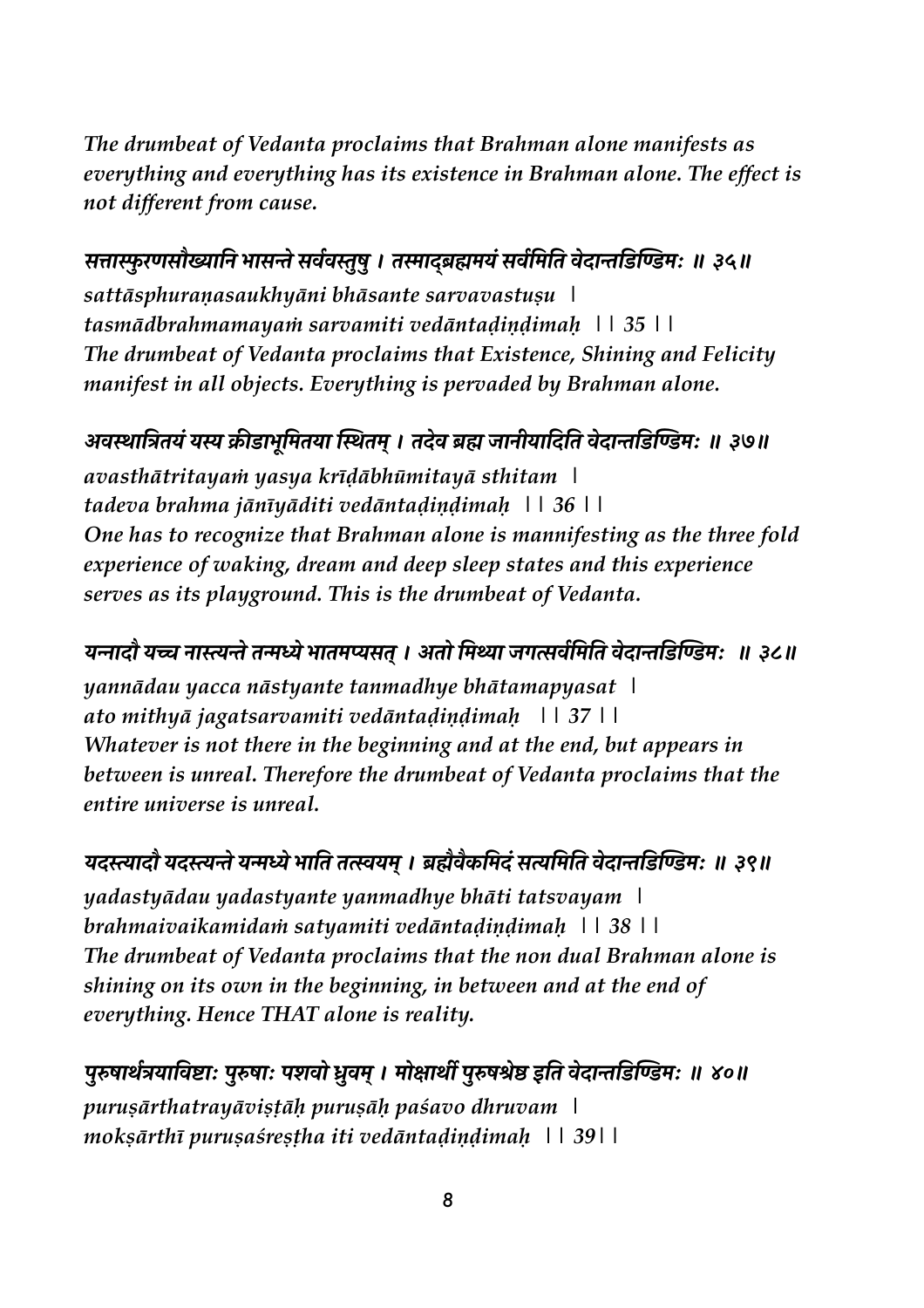The drumbeat of Vedanta proclaims that people who are passionately committed to the three fold human endeavours (dharma, artha and kaama) are indeed ignorant, whereas the one committed to liberation is preeminent.

### घटकुड्यादिकं सर्वं मृत्तिकामात्रमेव च । तथा ब्रह्म जगत्सर्वमिति वेदान्तडिण्डिमः ॥ ३६॥

ghatakudyādikam sarvam mrttikāmātrameva ca \ tathā brahma jagatsarvamiti vedāntadiņdimah 1140 | | The pot, the wall etc are indeed clay alone. In the same way, The drumbeat of Vedanta proclaims that all this universe is Brahman alone.

### षण्निहत्य त्रयं हित्वा द्वयं भित्त्वाऽखिलातिगम् । एकं बुद्ध्वाऽश्नुते मोक्षमिति वेदान्तडिण्डिमः४१॥

sannihatya trayam hitvā dvayam bhittvā'khilātigam ekam buddhvā' śnute moksamiti vedāntadindimah | | 41 | | The seeker should eliminate the six enemies (desire, anger, miserliness, delusion, arrogance, jealousy), transcend the three gunas (sattva, rajas, tamas), get rid of the false notion of division and realize the non dual Brahman. Vedanta proclaims that this realization liberates the person.

हित्वा षट् पञ्च भित्वाथ गत्वाग्रे चतुरस्त्रिकम् । द्वयं हित्वाश्रयेदेकमिति वेदान्तडिण्डिम: ॥ ४२॥ Bhitvā sat pa $\tilde{A}$ ±ca bhitvātha gatvāgre caturastrikam | dvayam hitvāśrayedekamiti vedāntadindimah | | 42 | | The drumbeat of Vedanta proclaims that the seeker should get rid of the six infirmities(sorrow, delusion, fear of old age, death, thirst and hunger). the five sense pleasures, the four mind modifications (emotions, intellect, memory and the ego) and the three attachments; further the seeker should give up the divisive tendency and take refuge in the non dual reality.

## देहो नाहमहं देही देहसाक्षीति निश्चयात् । जन्ममृत्युप्रहीणोऽसाविति वेदान्तडिण्डिमः ॥ ४३॥ deho nāhamaham dehī dehasāksīti niścayāt |

janmamrtyuprahīņo'sāviti vedāntadiņdimah 114311 I am not the body; I am the indweller of the body; I am the witness of the body; One who has such a clear understanding will be liberated from the cycle of death and birth - this The drumbeat of Vedanta proclaims.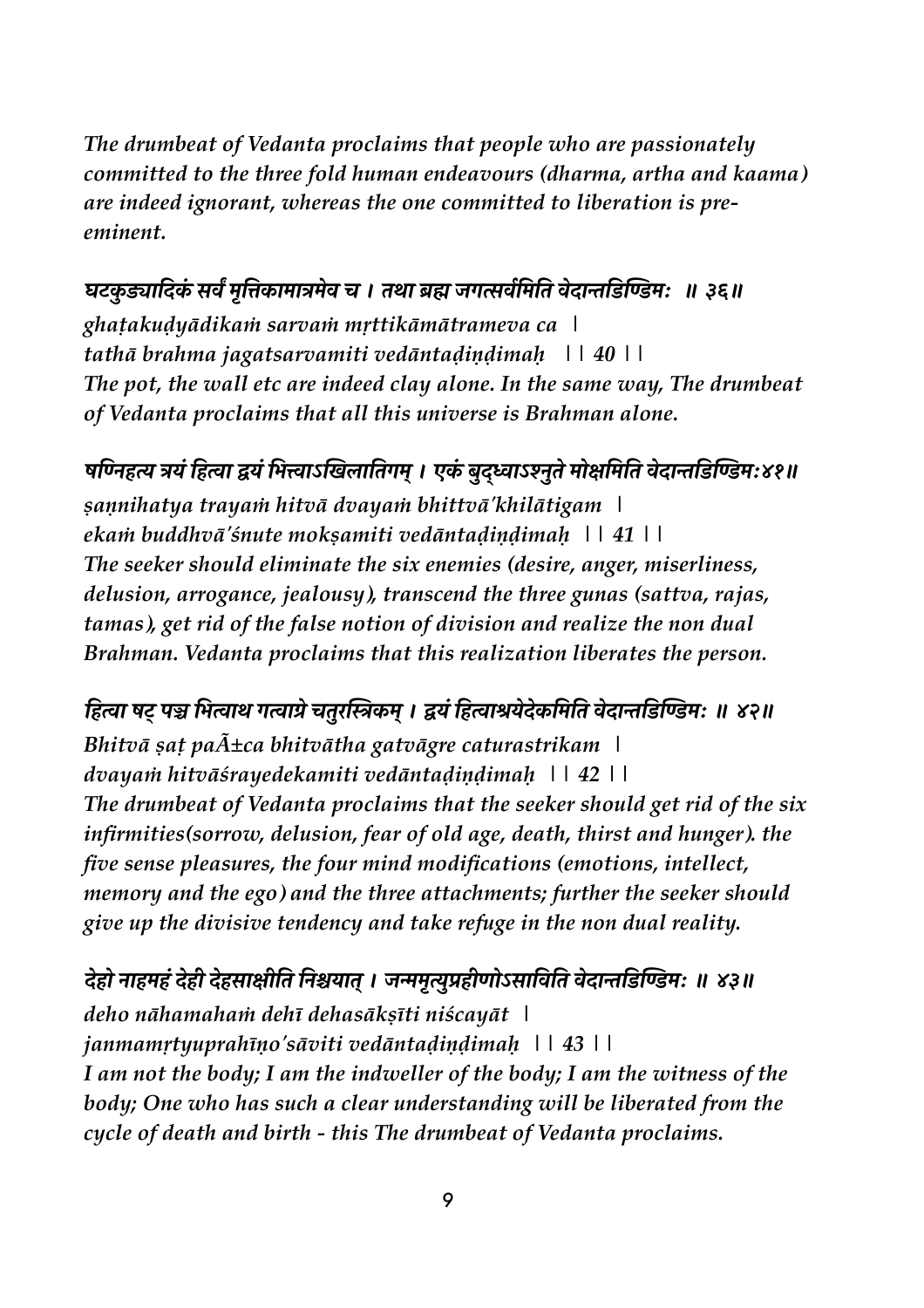प्राणो नाहमहं देवः प्राणसाक्षीति निश्चयात् । क्षुत्पिपासोपशान्तिः स्यादिति वेदान्तडिण्डिमः॥ ४४॥ prāņo nāhamaham devah prāņasāksīti niścayāt | ksutpipāsopaśāntih syāditi vedāntadiņdimah 114411 I am not the life force (praana); I am the witness of the life force. I am the self shining the ātman. One of free from the afflictions of hunger and thirst because of such a clear vision - The drumbeat of Vedanta proclaims.

## मनो नाहमहं देवो मनःसाक्षीति निश्चयात् । शोकमोहापहानिः स्यादिति वेदान्तडिण्डिमः ॥ ४५॥

mano nāhamaham devo manahsāksīti niścayāt | sokamohāpahānih syāditi vedāntadindimah | | 45 | | I am not the mind; I am the self shining witness of the mind. This clear vision eliminates sorrow and delusion - The drumbeat of Vedanta proclaims.

बुद्धिर्नाहमहं देवो बुद्धिसाक्षीति निश्चयात् । कर्तृभावनिवृत्तिः स्यादिति वेदान्तडिण्डिमः ॥ ४६॥

buddhirnāhamaham devo buddhisāksīti niścayāt | kartrbhāvanivrttih syāditi vedāntadiņdimah 1146 | | I am not the intellect; I am the self shining witness of the intellect. Clear vision of this truth eliminates sense of doership - The drumbeat of Vedanta proclaims.

नाज्ञानं स्यामहं देवोऽज्ञानसाक्षीति निश्चयात् । सर्वानर्थनिवृत्तिः स्यादिति वेदान्तडिण्डिमः ॥ ४७॥ nājñānanam syāmaham devo'jñānanasāksīti niścayāt | sarvānarthanivrttih syāditi vedāntadiņdimah | | 47 | | I am not the ignorance; I am the self shining witness of the ignorance. This clear vision eliminates all misfortunes - The drumbeat of Vedanta proclaims.

## अहं साक्षीति यो विद्याद्विविच्यैवं पुनः पुनः । स एव मुक्तोऽसौ विद्वानिति वेदान्तडिण्डिमः ॥ ४८॥

aham sāksīti yo vidyādvivicyaivam punah punah \ sa eva mukto'sau vidvāniti vedāntadindimah | | 48 | | "I am the witness alone" - whosoever recognises thus by constant discrimination alone is the realized person, The drumbeat of Vedanta proclaims.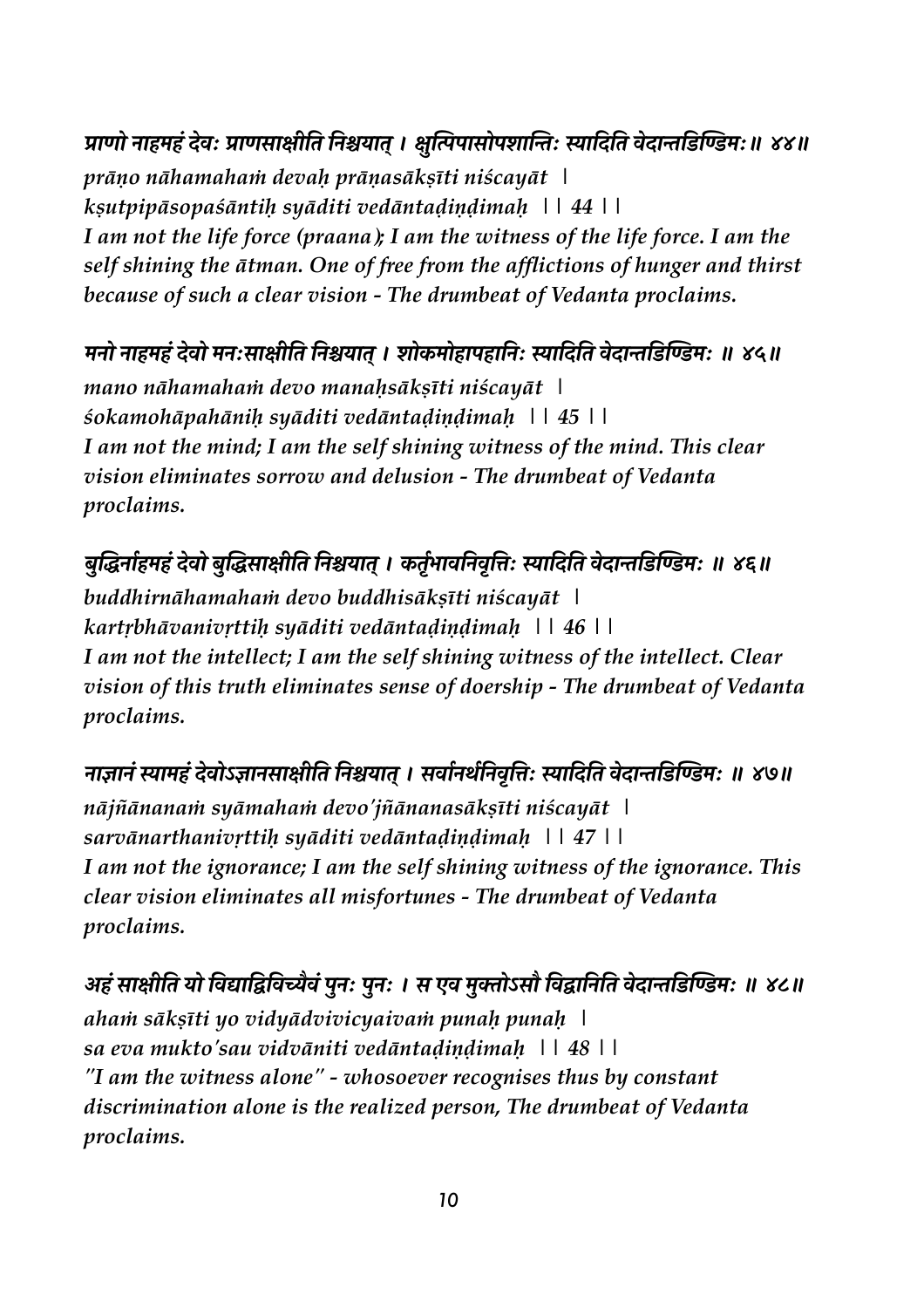## नाहं माया न तत्कार्यं तत्साक्षी परमोऽस्म्यहम् । इति निःसंशयज्ञानान्मुक्तिर्वेदान्तडिण्डिमः ॥ ४९॥

nāham māyā na tatkāryam tatsāksī paramo'smyaham \ iti nihsamśayajñānanānmuktirvedāntadindimah | | 49 | | I am neither the Maaya nor its effects; I am not even the witness. I am the reality. One who knows this truth without an iota of doubt gets liberated -The drumbeat of Vedanta proclaims.

## नाहं सर्वमहं सर्वं मम सर्वमिति स्फुटम् । ज्ञाते तत्त्वे कुतो दुःखमिति वेदान्तडिण्डिमः ॥ ५०॥

nāham sarvamaham sarvam mama sarvamiti sphutam \ jñānate tattve kuto duhkhamiti vedāntadindimah | | 50 | | I am none (of the creation); I am all; everything is me and mine. "Where from the sorrow arises for one who clearly knows this reality thus?" questions Vedanta.

## देहादिपञ्चकोशस्था या सत्ता प्रतिभासते । सा सत्तात्मा न सन्देह इति वेदान्तडिण्डिमः ॥ ५१॥

dehādipa $\tilde{A}$ ±cakośasthā yā sattā pratibhāsate | sā sattātmā na sandeha iti vedāntadiņdimah 115111 The existence that is shining in the five loci of error beginning with the food kośa is indeed the ātman; there is no doubt about it - The drumbeat of Vedanta proclaims.

## देहादिपञ्चकोशस्था या स्फूर्तिरनुभूयते । सा स्फूर्तिरात्मा नैवान्यदिति वेदान्तडिण्डिमः ॥ ५२॥

dehādipa $\tilde{A}$ ±cakośasthā yā sphūrtiranubhūyate \  $s\bar{a}$  sphūrtirātmā naivānyaditi vedāntadiņdimah  $| \cdot | \cdot | \cdot |$  52  $| \cdot |$ We experience the knowingness in the five loci of error beginning with the food kośa - that knowingness is none other than the  $\bar{a}$ tman - The drumbeat of Vedanta proclaims.

## देहादिपञ्चकोशस्था या प्रीतिरनुभूयते । सा प्रीतिरात्मा कूटस्थ इति वेदान्तडिण्डिमः ॥ ५३॥

 $deh\bar{a}dipa\tilde{A}\pm cako\acute{s}asth\bar{a}$  ya prītiranubhūyate | sā prītirātmā kūtastha iti vedāntadiņdimah 115311 We experience love or joy in the five loci of error beginning with the body kośa. That pure joy alone is utter unchangeable the ātman - The drumbeat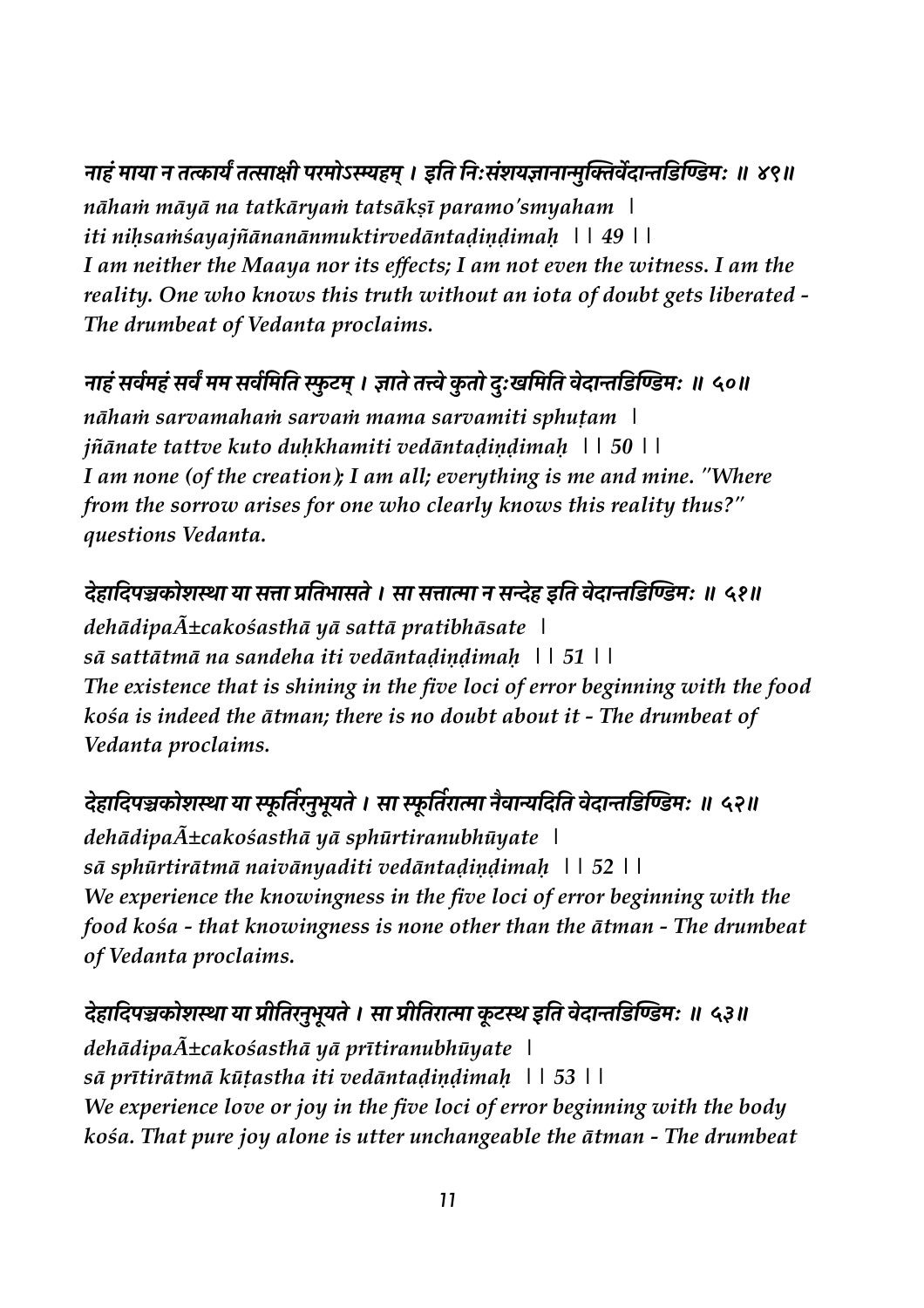#### *of Vedanta proclaims.*

व्योमादिपञ्चभूतस्था या सत्ता भासते नृणाम् । सा सत्ता परमं ब्रह्म इति वेदान्तडिण्डिमः ॥ ५४॥ *vyomādipañcabhūtasthā yā sattā bhāsate nṛṇām | sā sattā paramaṁ brahma iti vedāntaḍiṇḍimaḥ || 54 || Human beings comprehend the existence of five elements beginning with space. The drumbeat of Vedanta proclaims that existence is Brahman.*

## व्योमादिपञ्चभूतस्था या चिदेकानुभूयते । सा चिदेव परं ब्रह्म इति वेदान्तडिण्डिम: ॥ ५५॥

*vyomādipa* $\tilde{A}$  $\pm$ cabhūtasthā yā cidekānubhūyate | *sā cideva paraṁ brahma iti vedāntaḍiṇḍimaḥ || 55 || The awareness that is intrinsic to the knowledge of the five elements is Brahman - The drumbeat of Vedanta proclaims.* 

#### व्योमादिपञ्चभूतस्था या प्रीतिरनुभूयते । सा प्रीतिरेव ब्रह्म स्यादिति वेदान्तडिण्डिमः ॥ ५६॥

*vyomādipa* $\tilde{A}$  $\pm$ cabhūtasthā yā prītiranubhūyate | *sā prītireva brahma syāditi vedāntaḍiṇḍimaḥ || 56 || The joy that comes to experience in the knowledge of five elements alone is Brahman - The drumbeat of Vedanta proclaims.* 

#### देहादिकोशगा सत्ता या सा व्योमादिभूतगा । मानाभावान्न तद्भेद इति वेदान्तडिण्डिमः ॥ ५७॥

*dehādikośagā sattā yā sā vyomādibhūtagā | mānābhāvānna tadbheda iti vedāntaḍiṇḍimaḥ || 57 || The existence manifest in the five loci of error beginning with body kośa and that manifest in the five elements beginning with the space are one and the same alone. There is no difference between the two - The drumbeat of Vedanta proclaims - since such a difference cannot be established by any means of knowledge.* 

**#"X\$ #Y -0e\$ ²>'4 ? 2\$p@\$ n0\*\$ #Y N>4e\$ । \*\$H\$N\$!\$± 4°"# <sup>x</sup> 4' !"#\$% &' () \*[ <sup>D</sup> k{D** *dehādikośagā sphūrtiryā sā vyomādibhūtagā | mānābhāvānna tadbheda iti vedāntaḍiṇḍimaḥ || 58 || The knowingness manifest in the five loci of error beginning with body kośa and that manifest in the five elements beginning with the space are*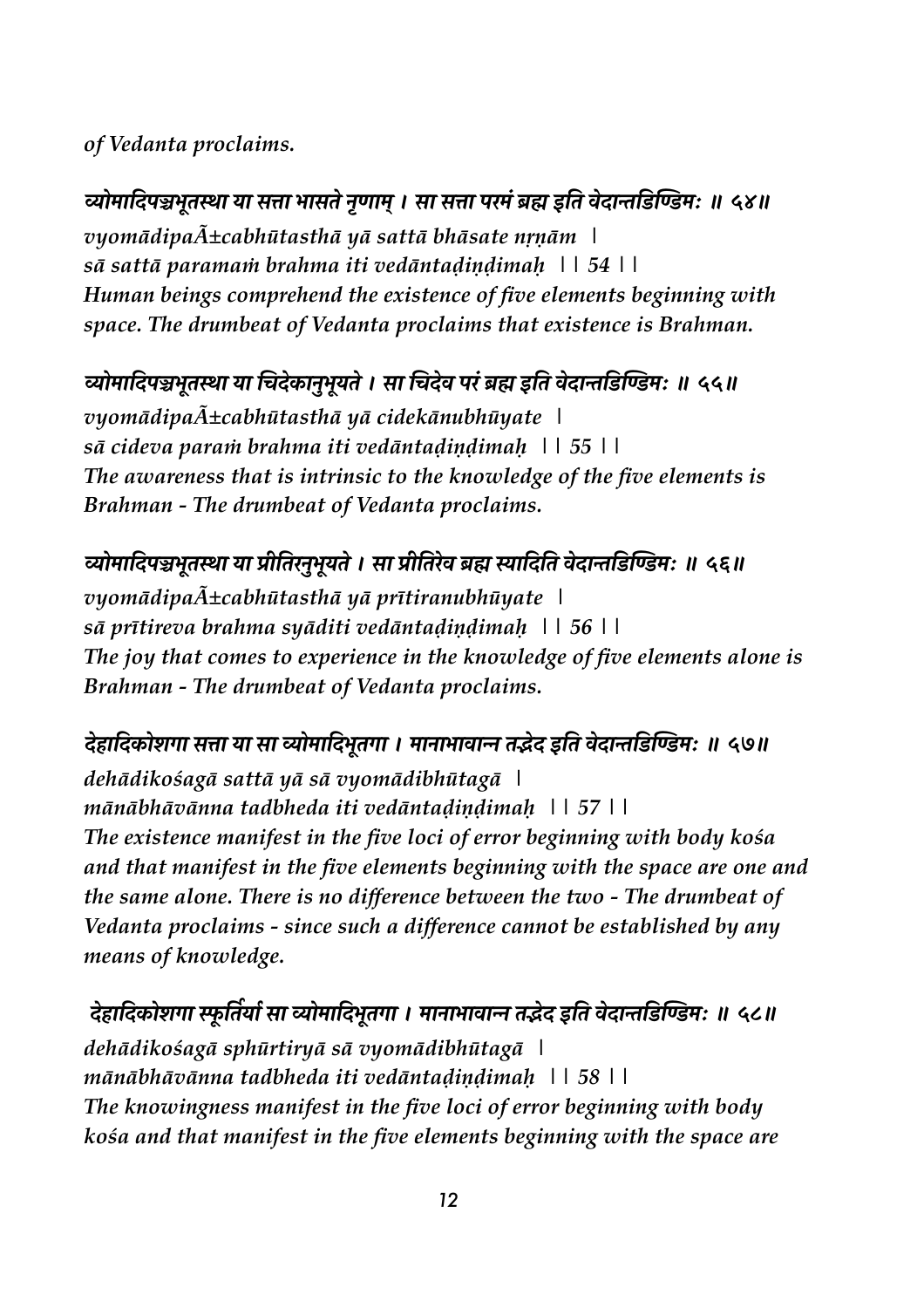one and the same alone. There is no difference between the two - The drumbeat of Vedanta proclaims - since such a difference cannot be established by any means of knowledge.

### देहादिकोशगा प्रीतिर्या सा व्योमादिभूतगा । मानाभावान्न तद्भेद इति वेदान्तडिण्डिमः ॥ ५९॥

dehādikośagā prītiryā sā vyomādibhūtagā \ mānābhāvānna tadbheda iti vedāntadindimah \| 59 \| The joy that is manifest in the five loci of error beginning with body kośa and that manifest in the five elements beginning with the space are one and the same alone. There is no difference between the two - The drumbeat of Vedanta proclaims - since such a difference cannot be established by any means of knowledge.

### सच्चिदानन्दरूपत्वाद्ब्रह्मैवात्मा न संशयः । श्रुतिप्रमानुसन्धानादिति वेदान्तडिण्डिमः ॥ ६०॥

saccidānandarūpatvādbrahmaivātmā na samśayah | śrutipramānusandhānāditi vedāntadiņdimah | | 60 | | The intrinsic nature of awarness is existence-awareness-joy. This is also established by countless means of knowledge. Hence, declares Vedanta, the ātman is indeed Brahman alone.

#### न नामरूपे नियते सर्वत्र व्यभिचारतः ।अनामरूपः सर्वः स्यादिति वेदान्तडिण्डिमः॥ ६५॥

na nāmarūpe niyate sarvatra vyabhicāratah | anāmarūpah sarvah syāditi vedāntadindimah  $| \cdot | 61 \cdot |$ 

The names and forms of all objects are unsteady at all times in all places. Therefore - Vedanta proclaims - the reality of everything is beyond names and forms.

#### न जीवब्रह्मणोर्भेद: सत्तारूपेण विद्यते । सत्ताभेदे न मानं स्यादिति वेदान्तडिण्डिम: ॥ ६१॥

na jīvabrahmanorbhedah sattārūpena vidyate | sattābhede na mānam syāditi vedāntadindimah | | 62 | |

There can be no difference between the individual and the Brahman in terms of existence, because there is no way of establishing (by any means of knowledge) the difference in terms of existence between them - thus proclaims Vedanta.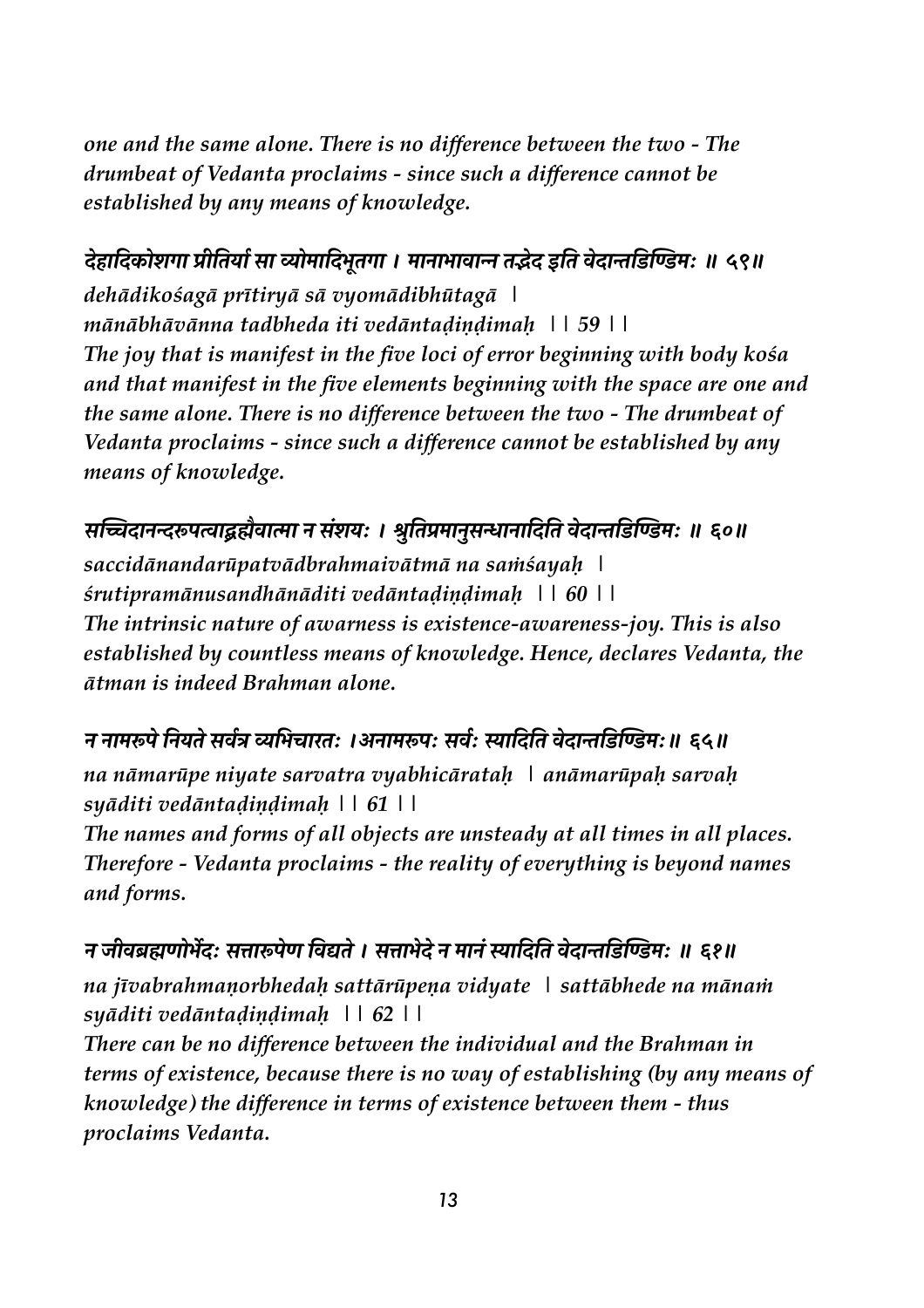## न जीवब्रह्मणोर्भेदः स्फूर्तिरूपेण विद्यते । स्फूर्तिभेदे न मानं स्यादिति वेदान्तडिण्डिमः ॥ ६२॥

*na jīvabrahmaṇorbhedaḥ sphūrtirūpeṇa vidyate | sphūrtibhede na mānaṁ syāditi vedāntaḍiṇḍimaḥ || 63 || There can be no difference between the individual and the Brahman in terms of knowingness because there is no way of establishing (by any means of knowledge) the difference in terms of knowingness between them thus proclaims Vedanta.* 

#### न जीवब्रह्मणोर्भेद: प्रियरूपेण विद्यते । प्रियभेदे न मानं स्यादिति वेदान्तडिण्डिम: ॥ ६३॥

*na jīvabrahmaṇorbhedaḥ priyarūpeṇa vidyate | priyabhede na mānaṁ syāditi vedāntaḍiṇḍimaḥ || 64 || There can be no difference between the individual and the Brahman in terms of joy because there is no way of establishing (by any means of knowledge) the difference in terms of joy between them - thus proclaims Vedanta.* 

#### न जीवब्रह्मणोर्भेदो नाम्ना रूपेण विद्यते । नाम्नो रूपस्य मिथ्यात्वादिति वेदान्तडिण्डिम: ॥ ६४॥

*na jīvabrahmaṇorbhedo nāmnā rūpeṇa vidyate | nāmno rūpasya mithyātvāditi vedāntaḍiṇḍimaḥ || 65 || There can be no difference between the individual and Brahman in terms of names and forms - because the latter is unreal - thus proclaims Vedanta.* 

#### **<sup>H</sup> :q!UV=0NÉ#[ I' (UV\$(N"#4[ । nl"[ @\*l"8"-R\$ #Y 4' !"#\$% &' () \*[ <sup>D</sup> ttD**

*na jīvabrahmaṇorbhedaḥ piṇḍabrahmāṇḍabhedataḥ | vyaṣṭeḥ samaṣṭerekatvāditi vedāntaḍiṇḍimaḥ || 66 || There can be no difference between the individual and Brahman because of the difference between individual and universal bodies - because of both of them are one and the same - thus proclaims Vedanta.* 

#### ब्रह्म सत्यं जगन्मिथ्या जीवो ब्रह्मैव नापरः । जीवन्मुक्तस्तु तद्विद्वानिति वेदान्तडिण्डिमः ॥ ६७॥

*brahma satyaṁ jaganmithyā jīvo brahmaiva nāparaḥ | jīvanmuktastu tadvidvāniti vedāntaḍiṇḍimaḥ || 67 || Brahman alone is real; world is unreal. The one who knows this is indeed liberated while living here - thus proclaims Vedanta.*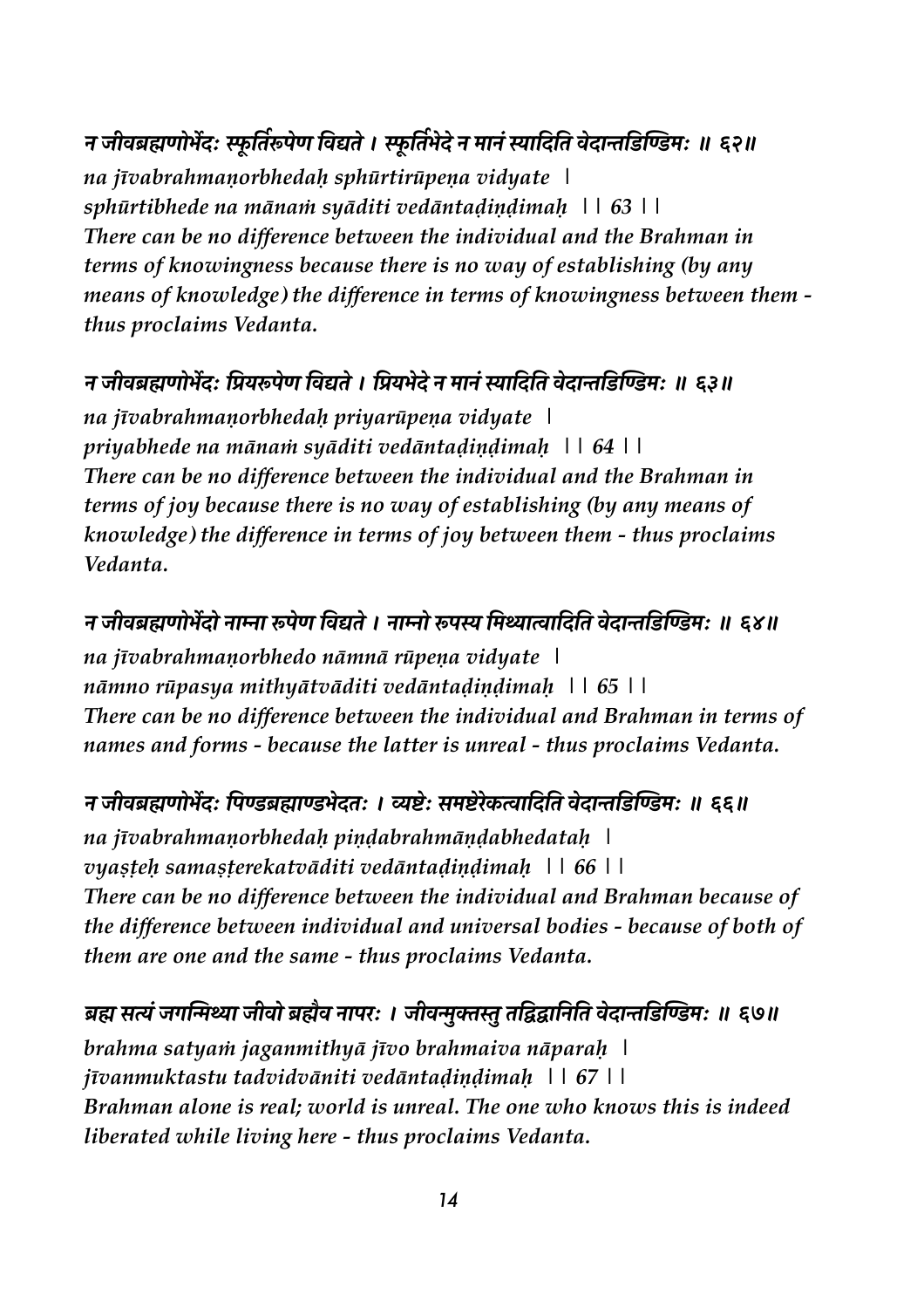#### अनामरूपं सकलं सन्मयं चिन्मयं प्रियम् । कुतो भेदः कुतो बन्धः इति वेदान्तडिण्डिमः ॥ ६८॥

*anāmarūpaṁ sakalaṁ sanmayaṁ cinmayaṁ priyam | kuto bhedaḥ kuto bandhaḥ iti vedāntaḍiṇḍimaḥ || 68 || Everything is the reality - which is beyond names and forms. That reality is the crystalized existence-consciousness. "Where is the division? Where is the bondage" - demands Vedanta.*

### न सत्यः कथ्यते लोको नामादेर्व्यमिचारतः । वटुः कुलट इत्यादेरिति वेदान्तडिण्डिमः ॥ ६९॥

*na satyaḥ kathyate loko nāmādervyabhicārataḥ | vaṭuḥ kulaṭa ityāderiti vedāntaḍiṇḍimaḥ || 69 || The individual is addressed by such ever changing appellations as the young, old etc. In doing so, declares Vedanta, people are not addressing the real nature of the person.*

## नामरूपात्मकं विश्वमिन्द्रजालं विदुर्बुधाः । अनामत्वादरूपत्वादिति वेदान्तडिण्डिमः ॥ ७०॥

*nāmarūpātmakaṁ viśvamindrajālaṁ vidurbudhāḥ | anāmatvādarūpatvāditi vedāntaḍiṇḍimaḥ || 70 || The wise know that this world constituted by names and forms is just an appearance like a show of magic. It does not deserve to be categorized, because the names are ever changing to such an extent that they are not names at all, declares Vedanta.*

## अभेददर्शनं मोक्षः संसारो भेददर्शनम् । सर्ववेदान्तसिद्धान्त इति वेदान्तडिण्डिमः ॥ ७१॥

*abhedadarśanaṁ mokṣaḥ saṁsāro bhedadarśanam | sarvavedāntasiddhānta iti vedāntaḍiṇḍimaḥ || 71 || The vision of non difference liberates the person whereas taking the vision to be correct pushes the person into the life of becoming. This is the established truth in concluding portion of all Vedas, declares Vedanta.* 

#### **<sup>H</sup> \*4\$ N' HY !""H <sup>H</sup> N\$1\$!"1\*\$u4[ । \*.\_O'! ?H\$G'!B\$H'\*'4 !"#\$% &' () \*[ <sup>D</sup> y\D**

*na matābhiniveśena na bhāṣāveṣamātrataḥ | muktirvinātmavijñānanamiti vedāntaḍiṇḍimaḥ || 72 || One cannot gain liberation by religious or linguistic fanaticism. Vedanta*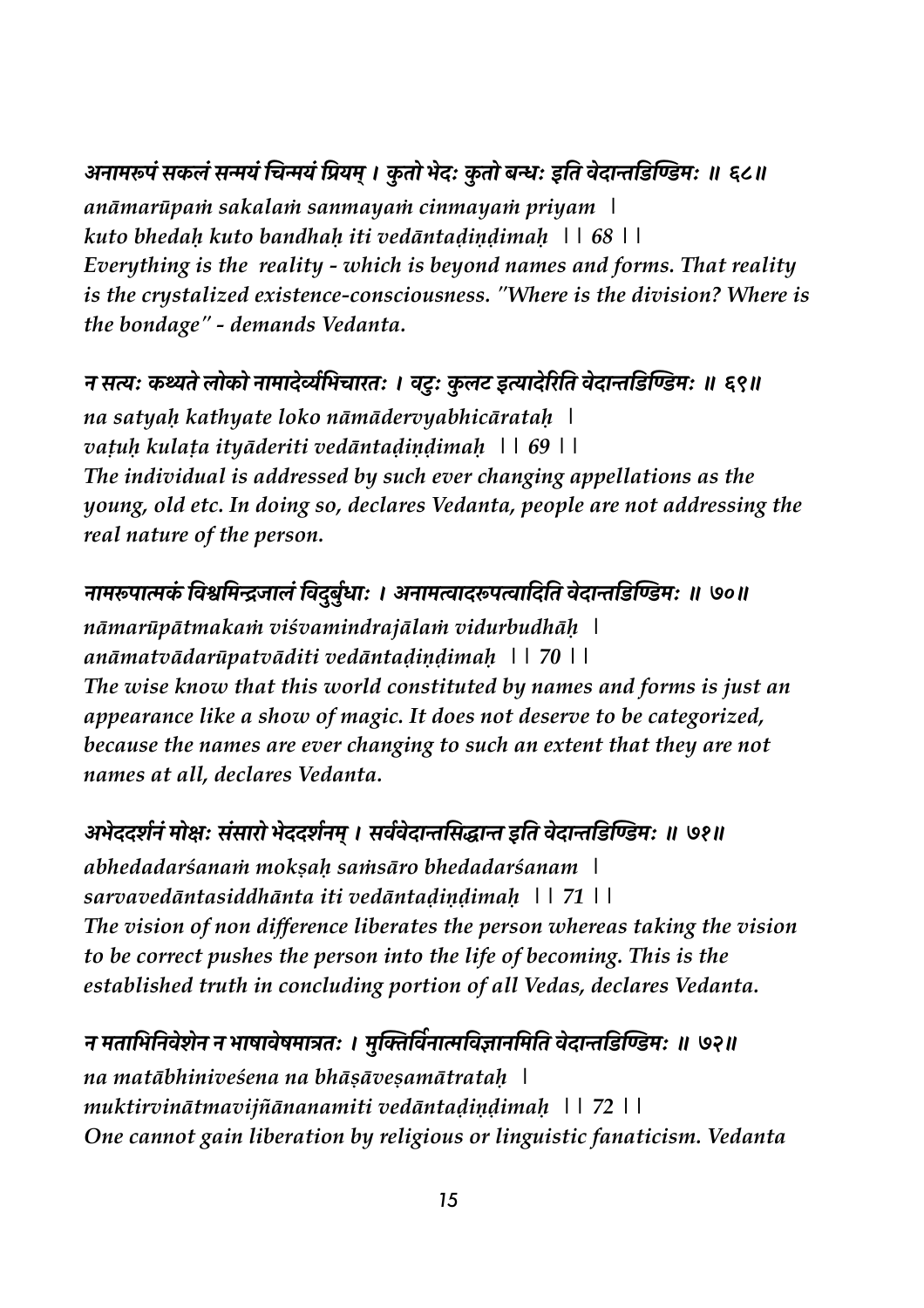*declares that liberation cannot be gained without knowledge of the self.* 

न काम्यप्रतिषिद्धाभिः क्रियाभिर्मोक्षवासना । ईश्वरानुग्रहात् सा स्यादिति वेदान्तडिण्डिमः ॥ ७३॥ *na kāmyapratiṣiddhābhiḥ kriyābhirmokṣavāsanā | īśvarānugrahāt sā syāditi vedāntaḍiṇḍimaḥ || 73 || Liberation cannot be gained by performing actions inspired by desire or by avoiding the prohibited ones. It can be gained by the grace of lord - Vedanta proclaims.* 

## अविज्ञाते जन्म नष्टं विज्ञाते जन्म सार्थकम् । ज्ञातुरात्मा न दूरे स्यादिति वेदान्तडिण्डिमः ॥ ७४॥

*avijñānate janma naṣṭaṁ vijñānate janma sārthakam | jñānaturātmā na dūre syāditi vedāntaḍiṇḍimaḥ || 74 || if one does not know the ātman in one's life time - one's life is wasted. One the other hand - human life is fulfilled if one knows the ātman in one's life time. Vedanta proclaims that the ātman is not far away from the knower (different from knower).* 

दशमस्य परिज्ञाने नायासोऽस्ति यथा तथा । स्वस्य ब्रह्मात्मविज्ञान इति वेदान्तडिण्डिमः ॥ ७५॥

*daśamasya parijñānane nāyāso'sti yathā tathā | svasya brahmātmavijñānana iti vedāntaḍiṇḍimaḥ || 75 || There is no exertion in knowing that the tenth person is indeed safe. In the same way, there is no exertion in knowing one's own true nature as Brahman, declares Vedanta (Reference to the famous story of 10 people crossing river).* 

उपेक्ष्यौपाधिकानदोषानगुह्यन्ते विषया यथा । उपेक्ष्य दुश्यं तदब्रह्म इति वेदान्तडिण्डिम: ॥ ७६॥ *upekṣyaupādhikāndoṣāngṛhyante viṣayā yathā | upekṣya dṛśyaṁ tadbrahma iti vedāntaḍiṇḍimaḥ || 76 || In appreciating materials like sugar, we ignore the shape in which it is obtained. In the same way, declares Vedanta, one has to appreciate the underlying Brahman beyond what is seen on the outside.*  सुखमल्पं बहुक्लेशं विषयग्राहिणां नृणाम् । अनन्तं ब्रह्मनिष्ठानामिति वेदान्तडिण्डिमः ॥ ७७॥ *sukhamalpaṁ bahukleśaṁ viṣayagrāhiṇāṁ nṛṇām | anantaṁ brahmaniṣṭhānāmiti vedāntaḍiṇḍimaḥ || 77 ||*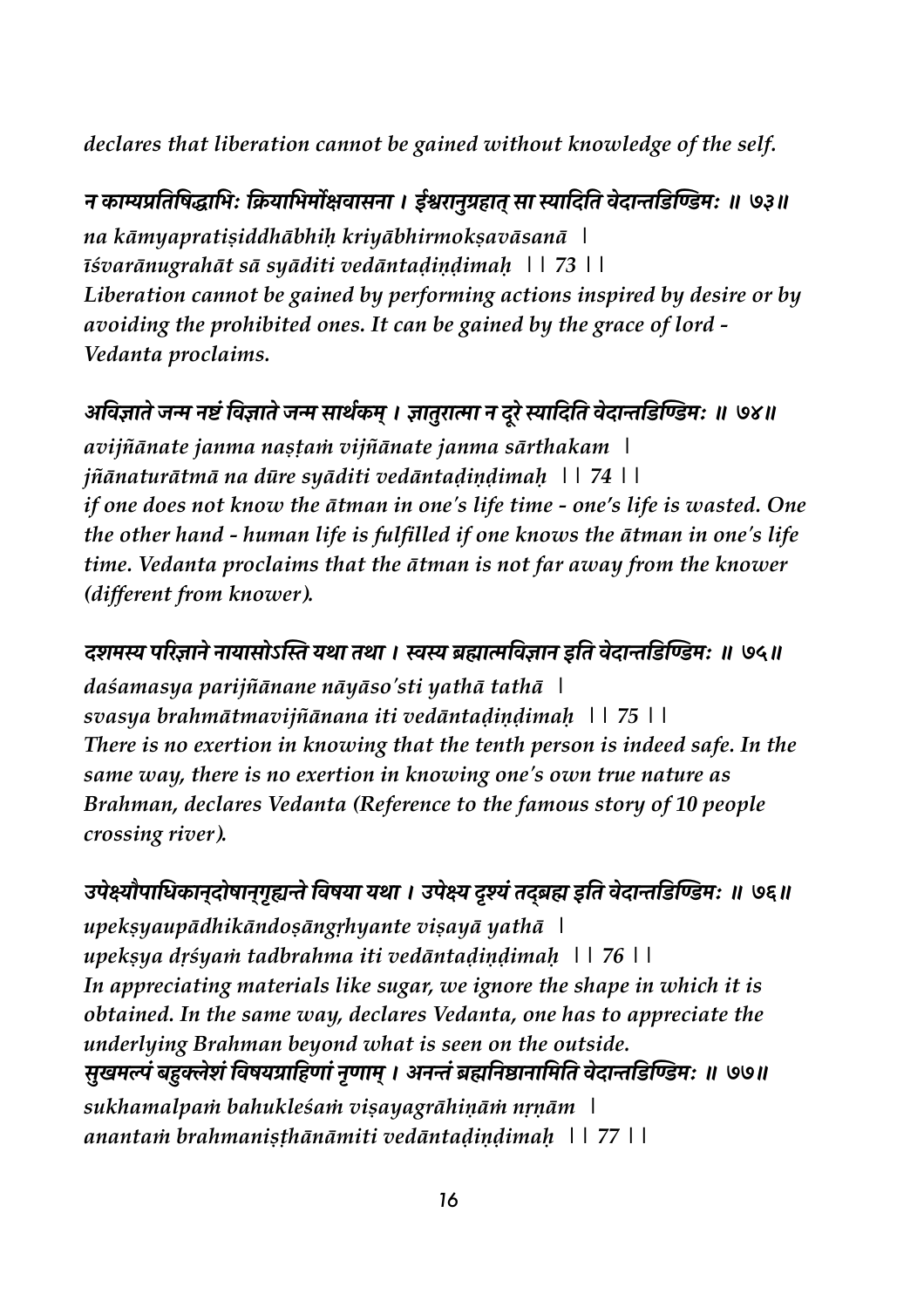People who seek pleasures get a little joy and a lot of pain. On the other hand, declares Vedanta, those who abide in Brahman gain infinite happiness.

## धनैर्वा धनदैः पुत्रैर्दारागारसहोदरैः । ध्रुवं प्राणहरैर्दुःखमिति वेदान्तडिण्डिमः ॥ ७८॥

dhanairvā dhanadaih putrairdārāgārasahodaraih | dhruvam prāņaharairduhkhamiti vedāntadiņdimah 1178 | | Wealth along with the means to gain it - sons, wives, brothers, sisters, house or all of them, drain the vitality of a person and cause him only sorrow, declares Vedanta.

## सुप्तेरुत्थाय सुप्त्यन्तं ब्रह्मैकं प्रविचिन्त्यताम् । नातिदूरे नृणां मृत्युरिति वेदान्तडिण्डिमः ॥ ७९॥ supterutthāya suptyantam brahmaikam pravicintyatām \ nātidūre nrnām mrtyuriti vedāntadindimah \\ 79\\

The seeker should incessantly contemplate upon Brahman from time of waking up till going to sleep. For, to the humans, death is not in the distant future, declares Vedanta.

#### पञ्चानामपि कोशानां मायानर्थात्मतोचिता । तत्साक्षिब्रह्मविज्ञानादिति वेदान्तडिण्डिम: ॥ ८०॥

pañcānāmapi kośānām māyānarthātmatocitā | tatsāksibrahmavijñānanāditi vedāntadiņdimah | | 80 | | All the five loci of error are transient appearance alone. They are not real and deservingly so. But the witness of those loci of error is Brahman. This is true knowledge, proclaims Vedanta.

# दशमस्य परिज्ञानान्नवज्ञस्य यथा सुखम् । तथा जीवस्य सत्प्राप्तिरिति वेदान्तडिण्डिमः ॥ ८१॥

 $da\acute{s}amasya parijn\bar{a}nan\bar{a}nnavaj\tilde{A}$  $\pm asya$  ya*th*ā sukham  $\pm$ tathā jīvasya satprāptiriti vedāntadindimah \\ 81\ The one who has known the nine persons becomes happy when he/she knows the tenth person. In the same way, when the individual knows his/ her true nature, declares Vedanta, he/she gains infinite happiness.

नवभ्योऽस्ति परः प्रत्यङ् नैव वेद परं परम् । तद्विज्ञानाद्भवेत्तुल्या मुक्तिर्वेदान्तडिण्डिमः ॥ ८२॥ navabhyo'sti parah pratyan naiva veda param param |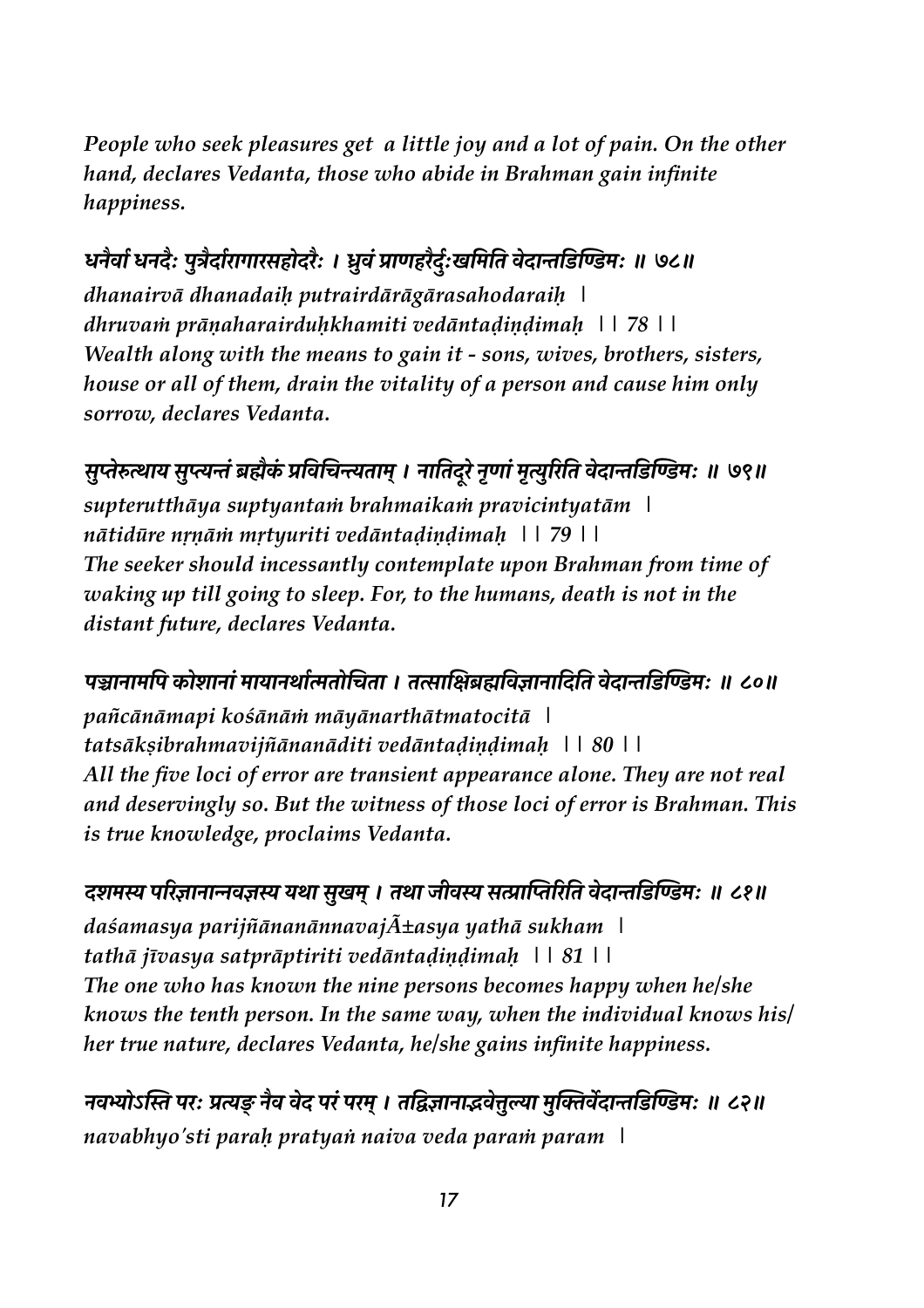tadvijñānanādbhavettulyā muktirvedāntadiņdimah | | 82 | | The innermost reality of the individual is distinct from the nine categories (five sense organs, five sense organs  $\ell$  elements  $\ell$  vital forces  $\ell$  organs of action along with ignorance, desire, action and individual)). One who knows these nine categories as non the *ātman*, gains the fourth (transcending the three states of experience), namely the  $\bar{a}$ tman - thus proclaims Vedanta.

#### नवाभासान्नव ज्ञात्वा नवोपाधीन्नवात्मना । मिथ्या ज्ञात्वावशिष्टे तु मौनं वेदान्तडिण्डिम: ॥ ८३॥

navābhāsānnava jñānatvā navopādhīnnavātmanā \ mithyā jñānatvāvaśiste tu maunam vedāntadindimah 118311 The above nine limiting adjuncts are mere appearances only. The truth of these nine is the knower alone. The knower should recognize these nine as unreal. Then one remains in silence as the end result of all negation, declares Vedanta.

#### परमे ब्रह्मणि स्वस्मिन प्रविलाप्याखिलं जगत । गायन्नद्वैतमात्मानमास्ते वेदान्तडिण्डिमः ॥ ८४॥

parame brahmani svasmin pravilāpyākhilam jagat gāyannadvaitamātmānamāste vedāntadindimah | | 84 | | The seeker of self knowledge recognises the reality Brahman as his/her own essential nature. He resolves the entire universe as non dual ātman and keeps on singing its glory, declares Vedanta.

#### प्रतिलोमानुलोमाभ्यां विश्वारोपापवादयोः । चिन्तने शिष्यते तत्त्वमिति वेदान्तडिण्डिमः ॥ ८५॥

pratilomānulomābhyām viśvāropāpavādayoh | cintane sisuate tattvamiti vedāntadindimah \ \ 85 \ \ From the ātman, arises the space; from space air; from air the fire; from fire the waters and from waters the earth. This is nature's order. The universe is superimposed on reality in this order. This superimposition can be negated in the reverse order by resolving successively earth into waters, waters into fire, fire into air, air into space and space into the atman the irreducible remainder which is the reality, declares Vedanta.

नामरूपाभिमानः स्यात्संसारः सर्वदेहिनाम् । सच्चिदानन्ददृष्टिः स्यान्मुक्तिर्वेदान्तडिण्डिमः ॥ ८६॥ nāmarūpābhimānah syātsamsārah sarvadehinām \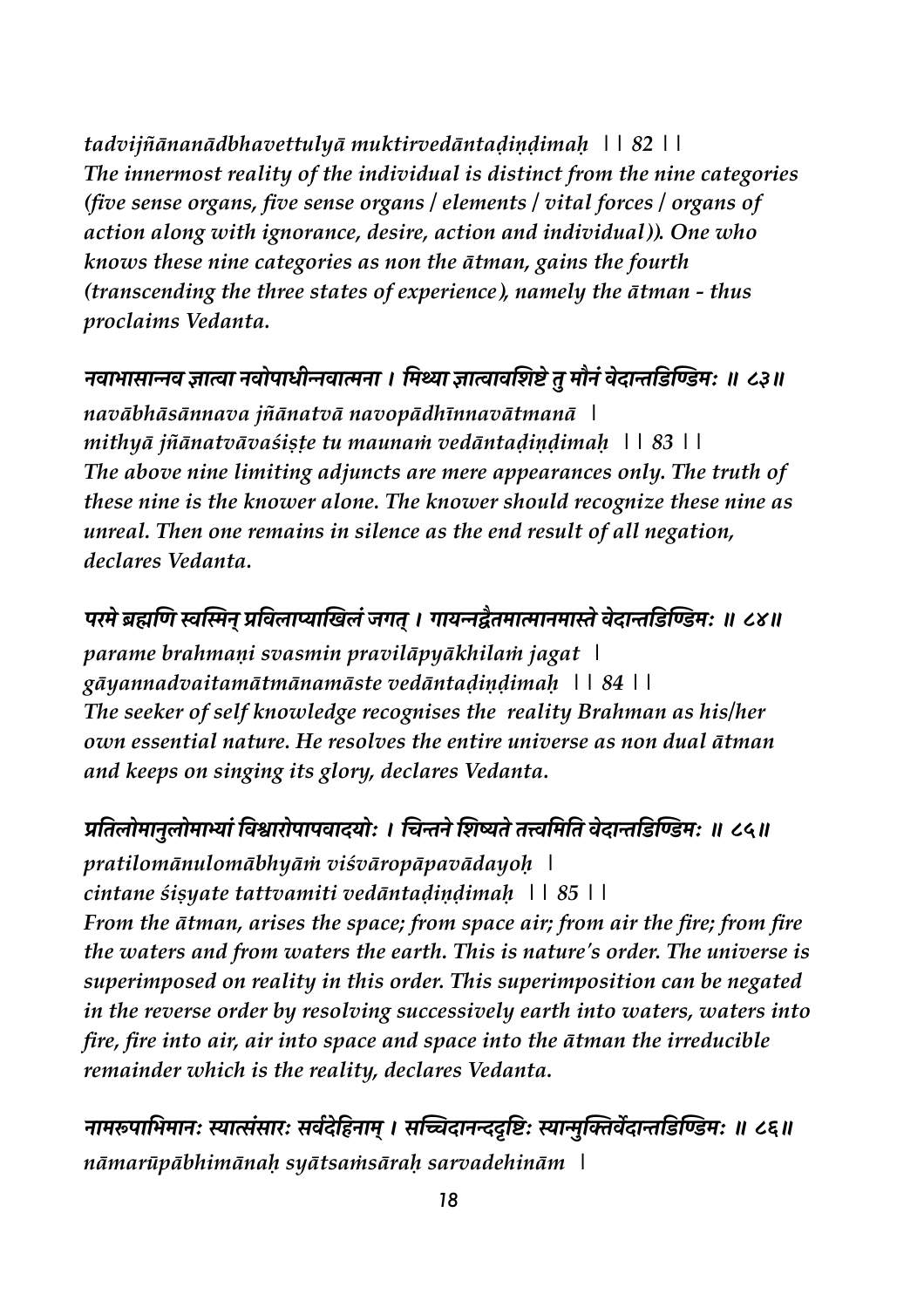saccidānandadrstih syānmuktirvedāntadiņdimah | | 86 | | When a person is committed to things of the world (names and forms) as 'me' and 'mine' he/she is caught in the life of becoming. This is true with every human being. On the other hand, if one gains the vision of Existence-Awareness-Happiness, that is liberation, thus declares Vedanta.

## सच्चिदानन्दसत्यत्वे मिथ्यात्वे नामरूपयोः । विज्ञाते किमिदं ज्ञेयमिति वेदान्तडिण्डिमः ॥ ८७॥

saccidānandasatyatve mithyātve nāmarūpayoh | vijñānate kimidam j $\tilde{A}$ ±eyamiti vedāntadiņdimah | | 87 | | When ince it is known that Existence-Awareness-Happiness is the reality and the names and forms are unreal, Vedanta demands, 'Is it necessary to explore this world further?'

सालम्बनं निरालम्बं सर्वालम्बावलम्बितम् । अवलम्बेनाखिलालम्ब इति वेदान्तडिण्डिमः ॥ ८८॥ sālambanam nirālambam sarvālambāvalambitam \ avalambenākhilālamba iti vedāntadindimah \ \ 88 \ \ Brahman is the substratum for all the attributes; yet it has no attributes intrinsically. Hence, being the ultimate substratum, it sustains the entire universe as the ultimate ground or arena of everything, and at the same time, from its own standpoint, it sustains nothing, for, there is none other than itself, declares Vedanta.

#### न कुर्यान्न विजानीयात् सर्वं ब्रह्मेत्यनुस्मरन् । यथा सुखं तथा तिष्ठेदिति वेदान्तडिण्डिम: ॥ ८९॥

na kuryānna vijānīyāt sarvam brahmetyanusmaran | yathā sukham tathā tisthediti vedāntadindimah \| 89 \\ The enlightened person sees everything as Brahman. He may not act or hel she may not try to know anything particular. He remains happily as Brahman, proclaims Vedanta.

## स्वकर्मपाशवशगः प्राज्ञोऽन्यो वा जनो ध्रुवम् । प्राज्ञः सुखं नयेत्कालमिति वेदान्तडिण्डिमः ॥ ९०॥

svakarmapāśavaśagah prāj $\tilde{A}$ ±o'nyo vā jano dhruvam | prājñah sukham nayetkālamiti vedāntadiņdimah | | 90 | | Whether a person is enlightened or otherwise, he/she has to reap the results of his/her earlier actions (which have given birth to this body). The wise person spends the time of his/her life with happiness, declares Vedanta.